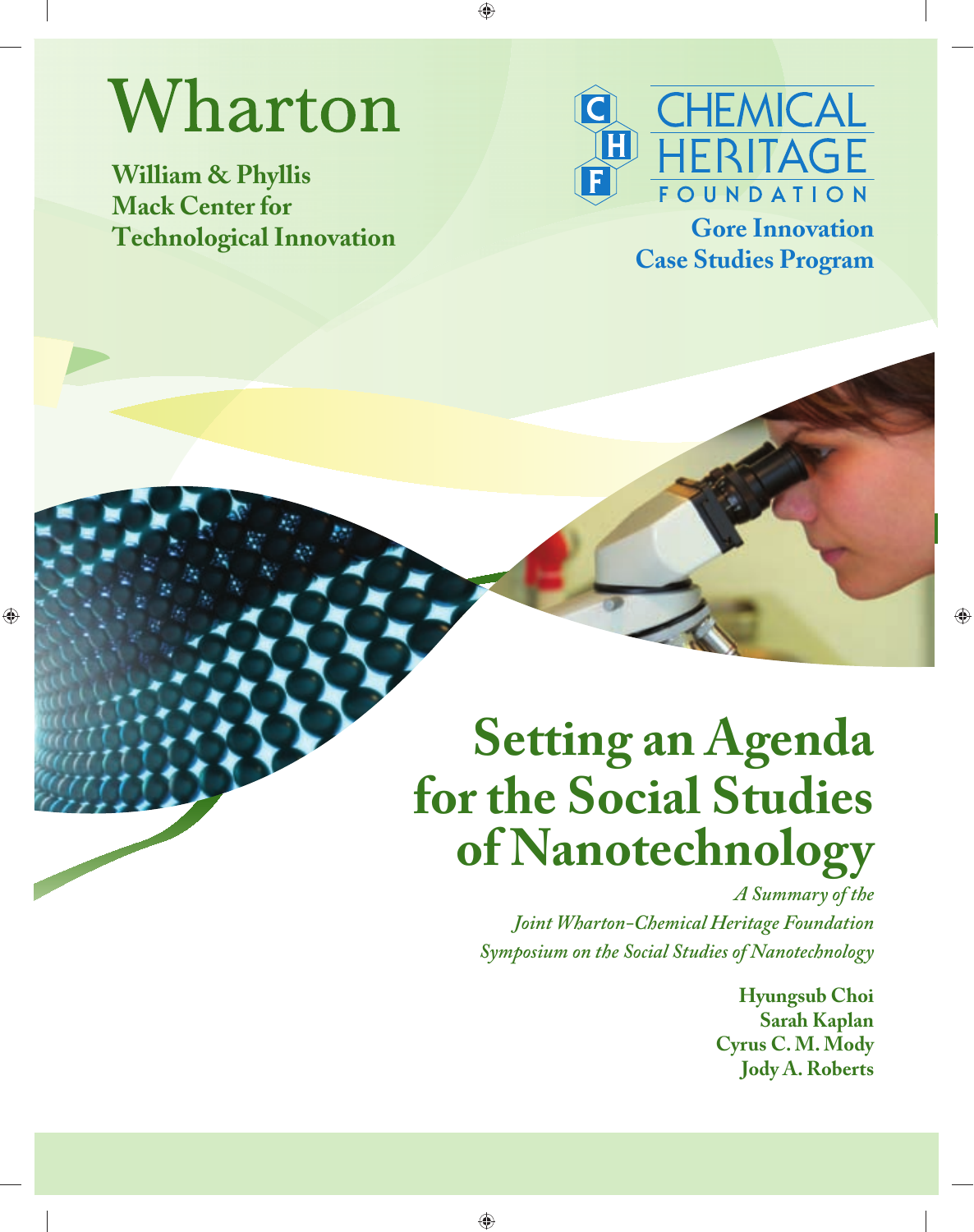## **Contents**

*This document is a report on a symposium held on June 7-8, 2007 in*  Philadelphia, PA. The event *was organized by Sarah Kaplan, Assistant Professor of Management at the Wharton School, University of Pennsylvania, and Cyrus Mody, Program Manager for Nanotechnology and Innovation Studies at the Chemical Heritage Foundation. Funding was provided by the Gore Innovation Case Studies Program at the Chemical Heritage Foundation and the William & Phyllis Mack Center for Technological* 

*Innovation at the Wharton School. Th is event also benefi ted from the participation of the University of Pennsylvania Nano/Bio Interface Center.*

| $\mathbf{1}$ | Overview of Key Insights                                                                                                        |
|--------------|---------------------------------------------------------------------------------------------------------------------------------|
| 4            | Academic Research Insights                                                                                                      |
| 5            | Summary of the Public Symposium                                                                                                 |
| 6            | Summary of Keynote Address: "Eco-Nano:<br>Can an Emerging Technology Develop<br>Without the Yuck Factor?" - by Dr. Vicki Colvin |
| 8            | Panel 1: Risk and Perception                                                                                                    |
| 10           | Panel 2: Interaction and Communication<br>with the Public                                                                       |
| 12           | Panel 3: Funding and Economic<br>Development                                                                                    |
| 14           | Conclusion                                                                                                                      |
| 16           | Appendix 1: Further Reading                                                                                                     |
| 17           | Appendix 2: Agendas for the Joint Wharton-<br>Chemical Heritage Foundation Symposium on<br>Social Studies of Nanotechnology     |

*Copyright © 2008 by the Chemical Heritage Foundation, William and Phyllis Mack Center for Technological Innovation and by the individual presenters. All rights reserved.*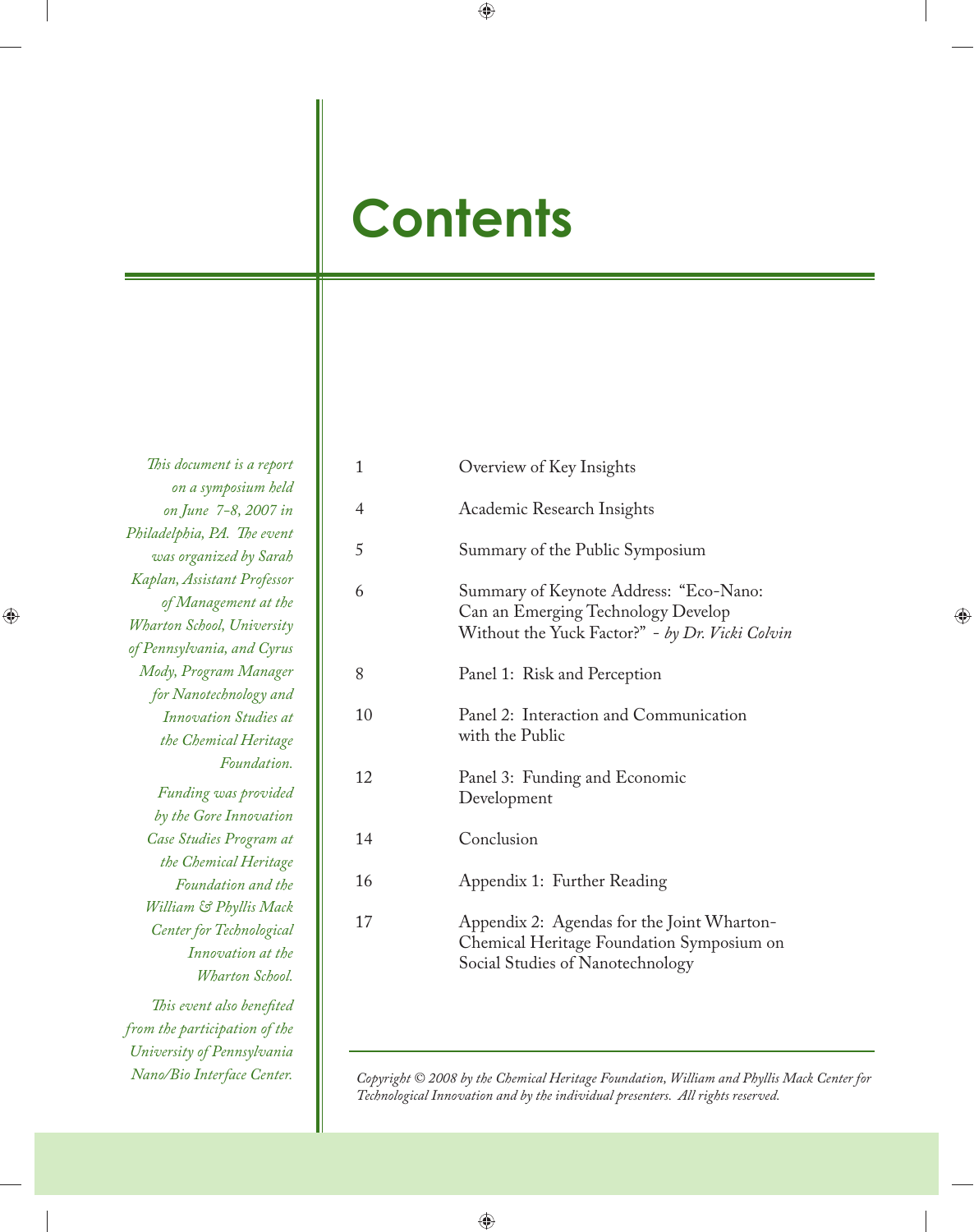# **Overview of Key Insights**

S ince President Clinton announced its creation in 2000, the National Nanotechnology<br>Initiative (NNI) and its counterparts around the world have held countless conferences,<br>built a dazzling array of nanocenters, and publis Initiative (NNI) and its counterparts around the world have held countless conferences, built a dazzling array of nanocenters, and published a forest's worth of reports. Still a great many skeptics—scientists and nonscientists alike—say that nanotechnology is hype and branding with little substance. They have a point; fads are as much a fact of life in science and science policy as in pop music and travel destinations. But even the most ardent skeptic must acknowledge that institutions such as the University of Pennsylvania's Nano-Bio Interface Center, built with \$11.4 million from the National Science Foundation (NSF), give nanotechnology a tangible social reality.

*Th is report was prepared by Sarah Kaplan and Cyrus Mody along with Hyungsub Choi, Senior Program Manager for Innovation Studies, Chemical Heritage Foundation, and Jody Roberts, Program Manager for Environmental History and Policy, Chemical Heritage Foundation; with the assistance of Joanna Radin, doctoral student in the Department of History and Sociology of Science, University of Pennsylvania, and Michael Tomczyk, Managing Director of the Mack Center at ehe Wharton School, University of Pennsylvania.* 

Of course, developments in nanotechnology since 2000 have not been limited to new institutional infrastructures. The critical features of consumer microelectronics continue to shrink (to well below the NNI's one hundred-nanometer upper bound); the lengths of manufactured carbon nanotubes continue to grow (to the point where they can be spun into fibers hundreds of meters long); and the life spans of organic light-emitting diodes continue to extend (to the point that they can now be found in cell phones, digital camera displays and even cutting edge televisions).

The number of consumer goods said to contain nanotechnologies, as listed in the Woodrow Wilson Center's Nanotechnology Consumer Products Inventory, has climbed to over six hundred.

Exotic nanoelectronics, such as spintronics and molecular electronics, are now officially part of the microelectronics industry's road map for the next decade.

And, in what could be a persuasive "killer app," the first nanotechnology-based cancer therapies are undergoing U. S. Food and Drug Administration clinical trials.

Nanotechnology is increasingly a part of our material culture. It has set down deep roots in academia, in industry, and in government.

In the United States alone some twenty-three federal departments and agencies participate in the NNI. Yet public opinion surveys show that relatively few Americans have heard of nanotechnology or have a clear sense of what it encompasses.

Many of those who are acquainted with the term take their ideas from television shows such as Star Trek and The X-Files, where nanotechnology usually means tiny robots infecting bloodstreams and wreaking havoc—exactly the image the NNI and other nanotech proponents wish to avoid.

The disconnect between "official" and popular views of nanotechnology is hardly unexpected, nor is it necessarily a bad thing. But nanotech proponents worry that this misalignment could spin into a widespread public condemnation of their field. They point to a "wow-to-yuck" trajectory in public perceptions of previous high-tech areas, such as genetically-modified organisms (GMOs) and nuclear power.

The NNI is worried enough about public perception that it has mandated that 4 to 5 percent of federal nanotechnology funding be set aside for research on nano's "societal dimensions" (ethical, legal, and social issues, or ELSI). Much of this money goes to research on environmental and toxicological effects of nanoparticles, but there is still a sizeable residue for work in sociology, economics, history, anthropology, political science, rhetoric, communications, and philosophy.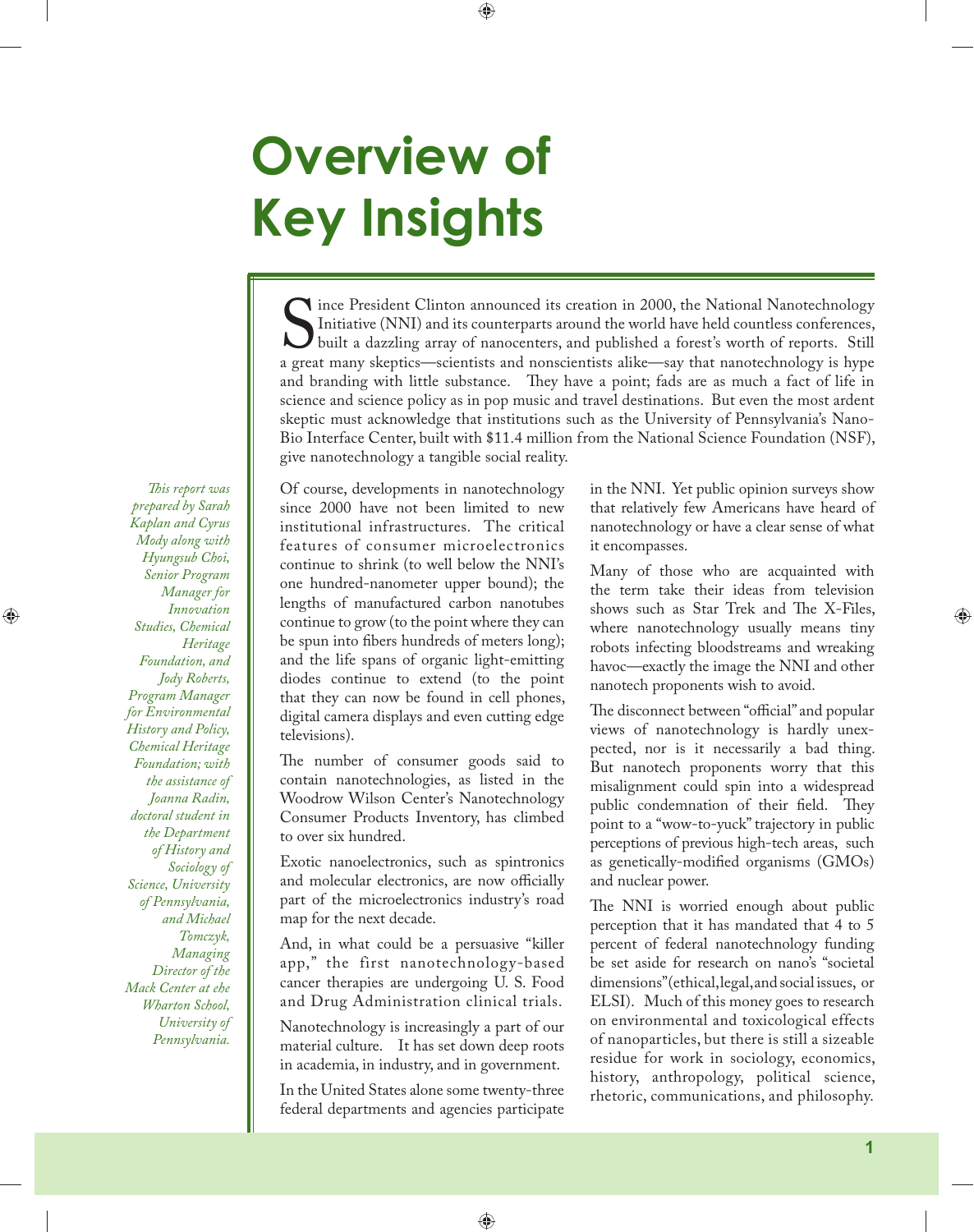Despite this stimulus, the community of social scientists (and fellow travelers) interested in nanotechnology has grown quite slowly. The few community-building efforts that have taken place have been funded mostly by the NSF.

This means that scholars whose expertise is relevant to understanding nanotechnology, such as historians of microelectronics or sociologists of biotechnology, have not connected to the nano-studies community unless they received NSF nano funding. The predominance of the NSF in setting the nano-studies agenda has also raised questions about the neutrality of research in this area.

To help build connections within the nano-studies community, and to bring in relevant expertise from outside that community, the Wharton School at the University of Pennsylvania and the Chemical Heritage Foundation (CHF) organized a two-day Symposium on the Social Studies of Nanotechnology.

The first day, held at the Wharton School, offered an independent, closed forum where social scientists gathered to report their latest results and discuss future directions for research *[see Summary on Page 4].*

The second day, held at CHF, was free and open to the public and offered social scientists a chance to make the case that their insights can shape nanotechnology to be more responsive to public needs. This public forum also allowed mixed panels of proponents and critics of nanotechnology, from industry, academia, government, and NGOs, to debate the place of social science in nano and answer questions from a large and inquisitive audience.

Two major questions confront the social scientist in dealing with nanotechnology. First, what is unique about nanotechnology such that it warrants attention from social scientists? Can the topic of nanotechnology be adequately dealt with using tools already developed by social scientists, or does the field require the development of new methods or theories?

Second, what can social scientists add to the conversation concerning nanotechnology? The social scientists gathered at the symposium represented a broad swath of the academy, including science studies, history, economics, anthropology, sociology, management, and media studies. Presenters and participants alike highlighted at least three themes in addressing why social scientists should be involved in nanotechnology.

**Theme one: history matters.** It is not always clear, however, which history is most appropriate. It has become commonplace to compare the development of nanotechnology to that of biotechnology. And indeed, as the participants noted, there are some striking similarities.



But telling the history of nanotechnology through the lens of biotechnology leads to a misunderstanding of the historical nuances that characterize nanotechnology, and it denies this budding field the autonomy to develop in a way that is distinctly not like biotechnology.

What are the alternative histories? One possible line traces the development of nanotechnology from silicon microelectronics as well as exotic offspring of silicon such as molecular electronics and spintronics. What can we gain from these alternative histories?

To begin with, we gain a better understanding of how nanotechnology came into being and the justifications offered for its existence. Clear-eyed history should be an integral part of nanotechnology's making itself transparent and credible to the public. But more importantly these perspectives on the past provide an opportunity to evaluate nanotech in its own right. Insights about what has worked and what hasn't can help direct the development of nanotechnology in the future.

**Theme two: organization matters.** Here, again, the analogy to biotech sometimes clarifies, sometimes obscures our understanding of nano. Like biotechnology, nanotechnology is taken to be at the forefront of a new wave of technologies that will alter the fabric of society. But the infrastructure of nanotechnology has many features that do not resemble biotechnology.

Unlike biotech, the formation of regional nanotech clusters is a purposeful, policy-driven process combining heavy government funding, venture capital, and already existing regional strengths.

Because nanotechnologies are an amorphous category encompassing anything from drug delivery devices to sunscreens to textiles—sites of nanotechnology innovation and development have distinctly local flavors.

Old models of organizing research in this area, like road maps or clusters, are thus proving difficult to use and apply. In addition to the products and processes that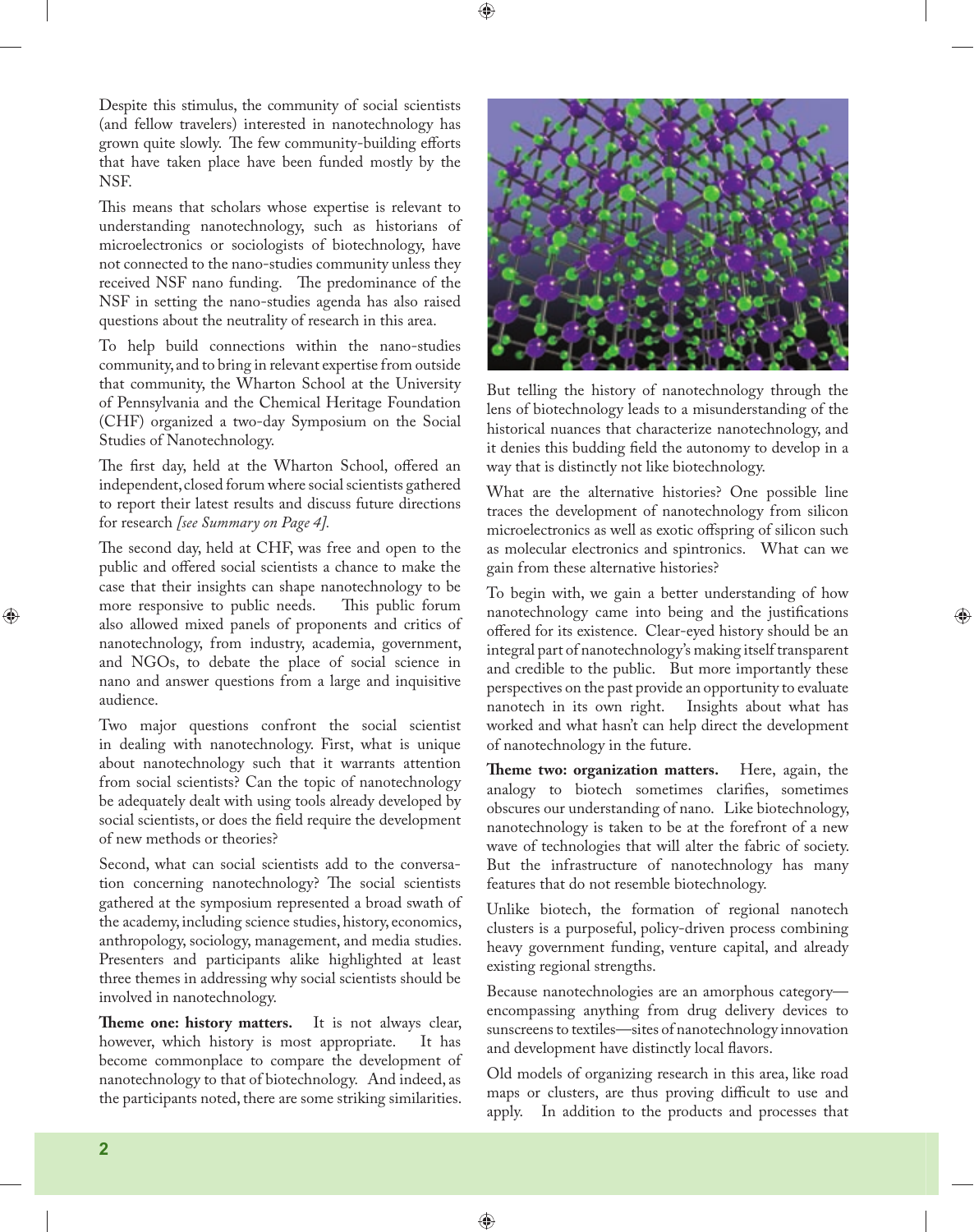nanotechnology enables, it may also be providing a new model for organizing research.

Theme three: relationships with the public matter. Perhaps the biggest reason nanotechnology is compared to biotechnology is the perceived risk of the wow-to-yuck phenomenon. Whether or not this transition actually occurred during the development of biotechnology is irrelevant: the concept has those working in nanotechnology (and those funding them) treading carefully and seeking ways to mitigate public concerns sooner rather than later. But for all the supposed attention, particularly in the form of ELSI funding opportunities, determining how and what and to whom to communicate continues to be a vexing set of problems.

Planning the Future. Three plans of action emerged from this discussion that suggest the role of social science scholarship in the ongoing evolution of nanotechnologies.

First, nano researchers need to discuss the real benefits and potential drawbacks of nanotechnology with the public.

Second, rather than simply inundating a monolithic public with facts, scientists can attempt, via forums like science cafés, to allow different sectors of the public to push back and inform scientists' views.

And third, public policy, acting as a voice and vehicle for the people, can shape where and how nanotechnologies develop. Theoretically all three strategies are viable, and some are actively being pursued. But researchers in the field have not always been successful in the communications arena.

Engaged social science scholarship will prove crucial to the further development of nanotechnologies by examining why some members of the public may have anxieties, exploring the real and the possible consequences of nanotechnologies, and finding the best ways to communicate about those consequences.

This important—and perhaps critical—work in the social sciences can only happen, though, with funding to support independent research. In the United States, social studies of nanotechnology have largely been funded by the NSF and have largely focused on universities that have a nanotechnology center or institute.

Two main routes exist for this funding. First the NSF has tried to seed specialized groups of scholars interested in nano studies. Immediately after creation of the NNI in 2000, the NSF funded an interdisciplinary team of historians, philosophers, anthropologists, and artists at the University of South Carolina and a smaller group of economists and sociologists at the University of California, Los Angeles.

In 2005 the NSF funded a Network for Nanotechnology in Society with two dedicated centers: one at the University of California, Santa Barbara, focused on historical context. risk perception, and global diffusion of innovation; and one at Arizona State



University focused on public perception and engagement and mapping nanotechnology research and development.

At that time the NSF also extended its support for the South Carolina and UCLA teams (the latter now partnered with Harvard University).

Each of these four nodes collaborates extensively with researchers at other universities, such as Duke University and the University of Wisconsin and at NGOs, such as the Woodrow Wilson Center.

In addition smaller groups of social scientists are increasingly teaming with engineers and natural scientists on grants sponsored by the NSF and, to a lesser extent, by the National Institutes of Health and the Department of Energy. These projects tend to focus on public outreach or measurement of public perceptions. Their findings are (in theory) coordinated and distributed through the National Nanotechnology Infrastructure Network, headquartered at Cornell University.

Finally, it should be noted that the field of nano studies is in many ways more advanced in Europe than in the United States. The European Union has given practicing social sciences and humanities scholars far more substantial opportunities to influence policy. For example, in 2004 the European Commission published a report on Converging Technologies—Shaping the Future of European Societies written by Alfred Nordmann, a philosopher of nanotechnology (summarizing the recommendations of a High Level Expert Group of social scientists and humanities scholars) to guide EU member states in crafting science policy. Several of those member states, including Britain, France, the Netherlands, Germany, Denmark, and Sweden, have funded important projects in both public engagement with nanotechnology and social science research on nanotechnology.

In general these projects have a more qualitative and participatory direction than equivalent efforts in the United States: a greater emphasis on citizen's juries, for instance, rather than opinion surveys and more focus on ethnography in place of scientometric mapping.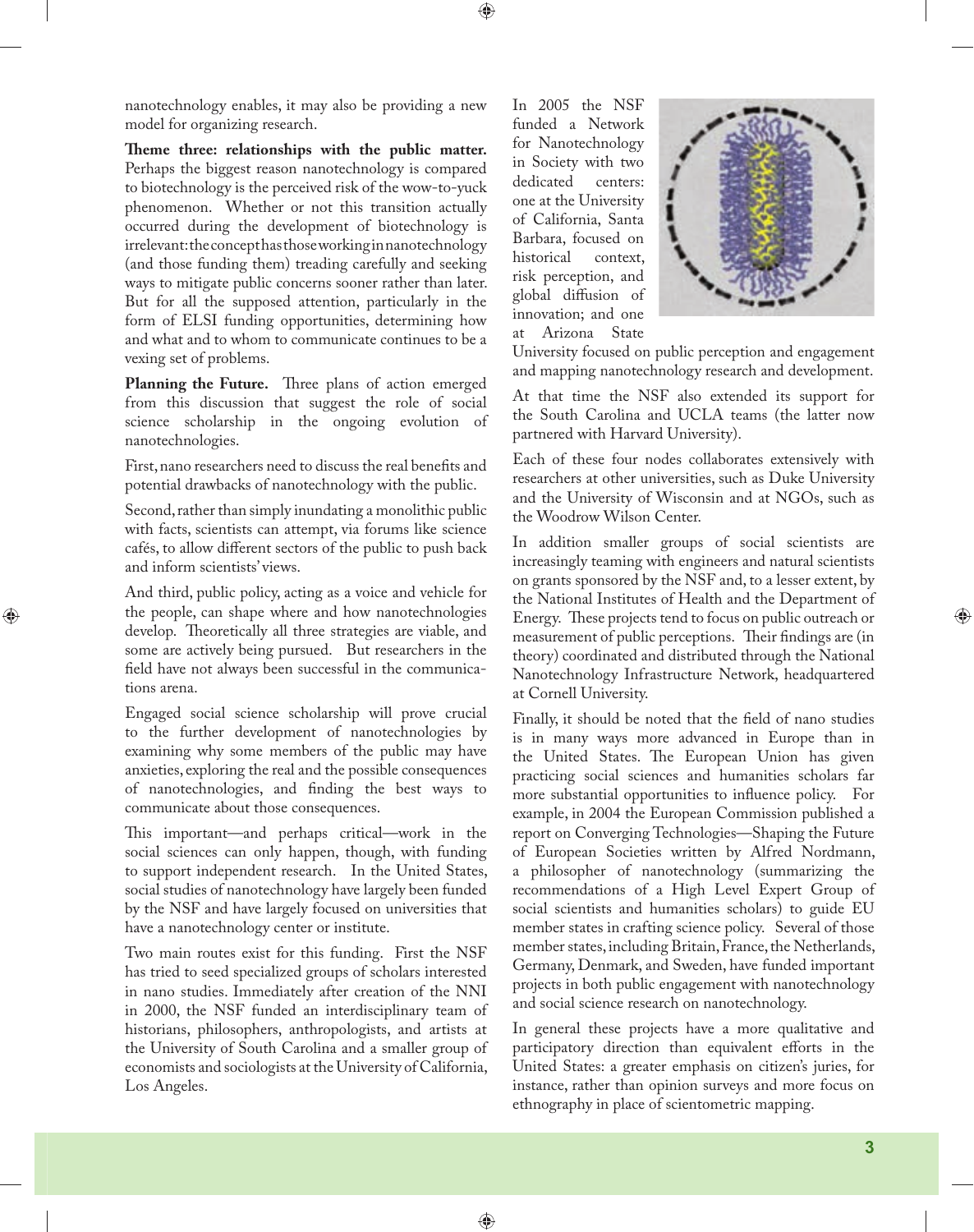### **Summary of a conversation among social science scholars studying nanotechnology**

The first day of the two-day symposium was a closed meeting of scholars sharing the latest developments in social science, history, and communications studies of nanotechnology. The goal of the dialogue was to **understand what is unique about nanotechnology such that it warrants special attention from social scientists and what research on other technologies might be helpful in understanding the social, economic, and political dynamics associated with nanotechnology.**

As Sarah Kaplan (University of Pennsylvania) pointed out, because of the substantial funding for Ethical, Social, and Legal Implications (ELSI) of nanotechnology included in National Nanotechnology Initiative (NNI) guidelines, social scientists are being involved in the development of nanotechnology in much earlier stages than was the case for many of its antecedents.

Therefore, social scientists need to be reflexive about their role. The nanotechnology field is presently unfolding, and social scientists are studying it as it emerges, without the benefit of the post hoc view. This has important methodological and political implications.

- In a discussion of the analogies and genealogies of nanotechnology, Hyungsub Choi and Cyrus Mody (both of the Chemical Heritage Foundation) traced the origins of nanotechnology to the institutional dynamics of the semiconductor industry. Marie Thursby (Georgia Institute of Technology) found that biotechnology may not be the perfect analogy for understanding patterns of innovation in nano.
- Evidence from the exploration of specific nanotechnologies shows that innovation pathways are shaped by social processes. Patrick McCray (University of California, Santa Barbara) noted that emerging fields of nanotechnology, such as spintronics, can radically change trajectories once incorporated into industry planning procedures such as the Semiconductor Roadmap. Michael Lounsbury (University of Alberta) showed how the patenting process and associated patent classification system shaped the ways technologies such as carbon nanotubes were understood and, therefore, how they evolved.
- Scholars are also examining the role of the government and various publics in shaping the evolution of nanotechnologies. Ann Johnson (University of South Carolina) argued that the

federal NNI program is an attempt to force a top-down planning process on the development of nanotechnologies, the result of which is a new hybrid between top-down and bottom-up processes of innovation. In the meantime, as Dietram Scheufele (University of Wisconsin) made clear, this governmental funding is happening in the absence of much coherent understanding of nanotechnology on the part of the public.

The following discussants from the fields of history, economics, sociology, the social studies of science, communications, and materials science introduced provocative views from their studies of other technological fields: Dawn Bonnell (University of Pennsylvania), Ruth Schwartz Cowan (University of Pennsylvania), Rebecca Henderson (Massachusetts Institute of Technology), Tim Lenoir (Duke University), Bruce Lewenstein (Cornell University), Susan Lindee (University of Pennsylvania), David Mowery (University of California, Berkeley), Jason Owen-Smith (University of Michigan), and Trevor Pinch (Cornell University).

The day's discussion problematized a number of assumptions being made in nano science and technology. For example, scientists and firms speak of attempts to avoid the mistakes of GMOs (genetically modified organisms) or stem cells and apply the lessons of successful technologies such as the Semiconductor Roadmap. But it is not clear which analogies are useful, especially since nanotechnologies cut across so many technological fields.

It is also apparent from historical studies that the origin of nanotechnology is neither as new nor as singular as we think. The path can be traced back to technologies such as carbon black, which has been in use since the nineteenth century, and more recently to offshoots of microelectronics such as spintronics and molecular electronics. Social science can help us understand which versions of the past can help us think about the future.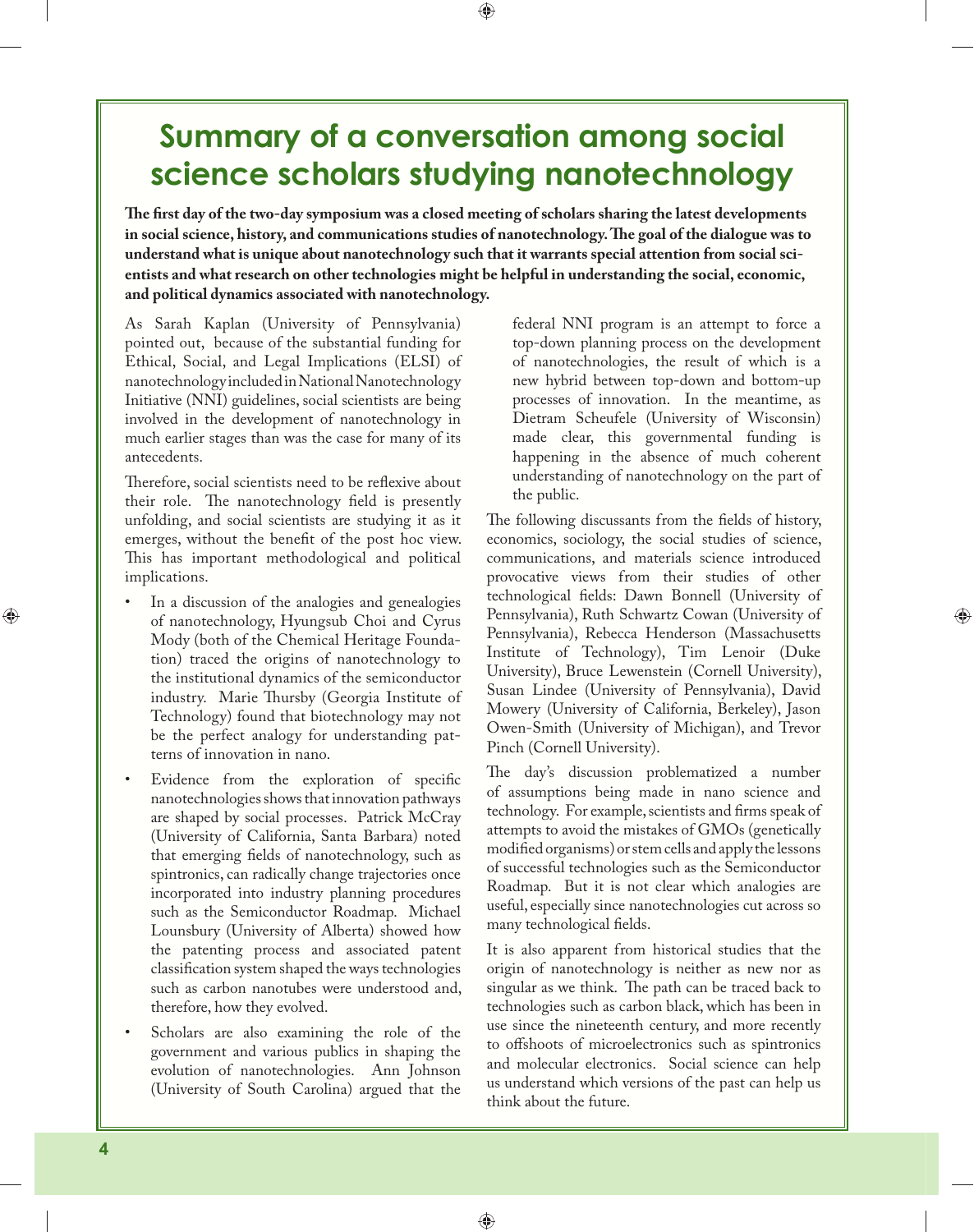# **Summary of the Public Symposium**

The focal point of the public symposium was the interaction between social scientists (historians, sociologists, economists, rhetoricians, communications scholars, philosophers, and anthropologists) and stakeholders (feder economists, rhetoricians, communications scholars, philosophers, and anthropologists) and stakeholders (federal funding and regulatory agencies, private foundations, NGOs, large corporations, small start-ups, venture capital firms, and regional development offices). This format allowed nano-studies scholars to interact with nano practitioners and with an audience of interested citizens.

The event began with a keynote address by Vicki Colvin, a distinguished nano scientist and director of the Center for Biological and Environmental Nanotechnology at Rice University. Colvin offered the natural scientist's perspective on the social implications of the development of nanotechnologies, including both potential risks and possible contributions to society. She observed that many key technological innovations involve both wow factors and yuck factors.

At this initial stage of nanotechnology, she emphasized, both natural scientists and social scientists are presented with a unique opportunity to shape future developments, mitigate potential risks, and seek to avoid yuck factors as the technology matures. Colvin's solution is open information, both in discussing potential risks and in considering the technical content that might solve critical social problems.

The remainder of the symposium was organized in panel discussions around three themes: risk and risk communication, interaction and communication with the public(s), and funding and economic development. The speakers came from a variety of backgrounds—academia, government, NGOs, and corporations—collectively covering a broad range of topics surrounding these themes.

The first panel (Risk and Risk Perception) explored the factors underlying public perceptions of nanotechnology risks. The character of nanotechnology as emerging technology poses both opportunity and challenge. The challenge is designing policy measures to mitigate risk when both the scientific knowledge and public awareness are frequently nascent. The second panel (Interaction and Communication with the Publics) was intimately linked with the first, since risk is the central concern in public engagement. An important hindrance in engaging the public with nanotechnology, according to the panelists, is the term nanotechnology itself.

The gap between the precise definition of nanotechnology in technical circles (as codified by the NNI) and the more fluid notion in wide public circulation impedes policy making. The last panel (Funding and Economic Development) revolved around the hope (or hype?) that nanotechnology will open up new economic opportunities. Although the technology might be relatively new, the panelists generally agreed that past experiences in commercializing high technology, such as semiconductors and biotechnology, contain valuable lessons.

As all good discussions go, the Joint Wharton-CHF Symposium on the Social Studies of Nanotechnology yielded more questions than it could answer. How can the government and industry make policy for something about which the science is still uncertain and the public is still largely in the dark? What are the most effective means to engage the public in issues surrounding nanotechnology? What lessons can we learn from electronics and biotechnology clusters in Santa Clara, Boston, and San Diego? What would be the most effective model for innovation in nanotechnology? These questions require more extensive and focused scrutiny.

While the symposium's discussions only scratched the surface of this rich set of questions, they have hopefully provided a starting point for future conversations between natural scientists and social scientists over various issues surrounding nanotechnology. As Colvin's keynote address made clear, we are facing an opportunity of historic proportion. Continued conversations among stakeholders and scholars from diverse backgrounds will help shape the future direction of this emerging technology.

What follows is a summary of the discussions during the public symposium. We hope that the questions raised during the symposium will catalyze further explorations of the many issues surrounding nanotechnology.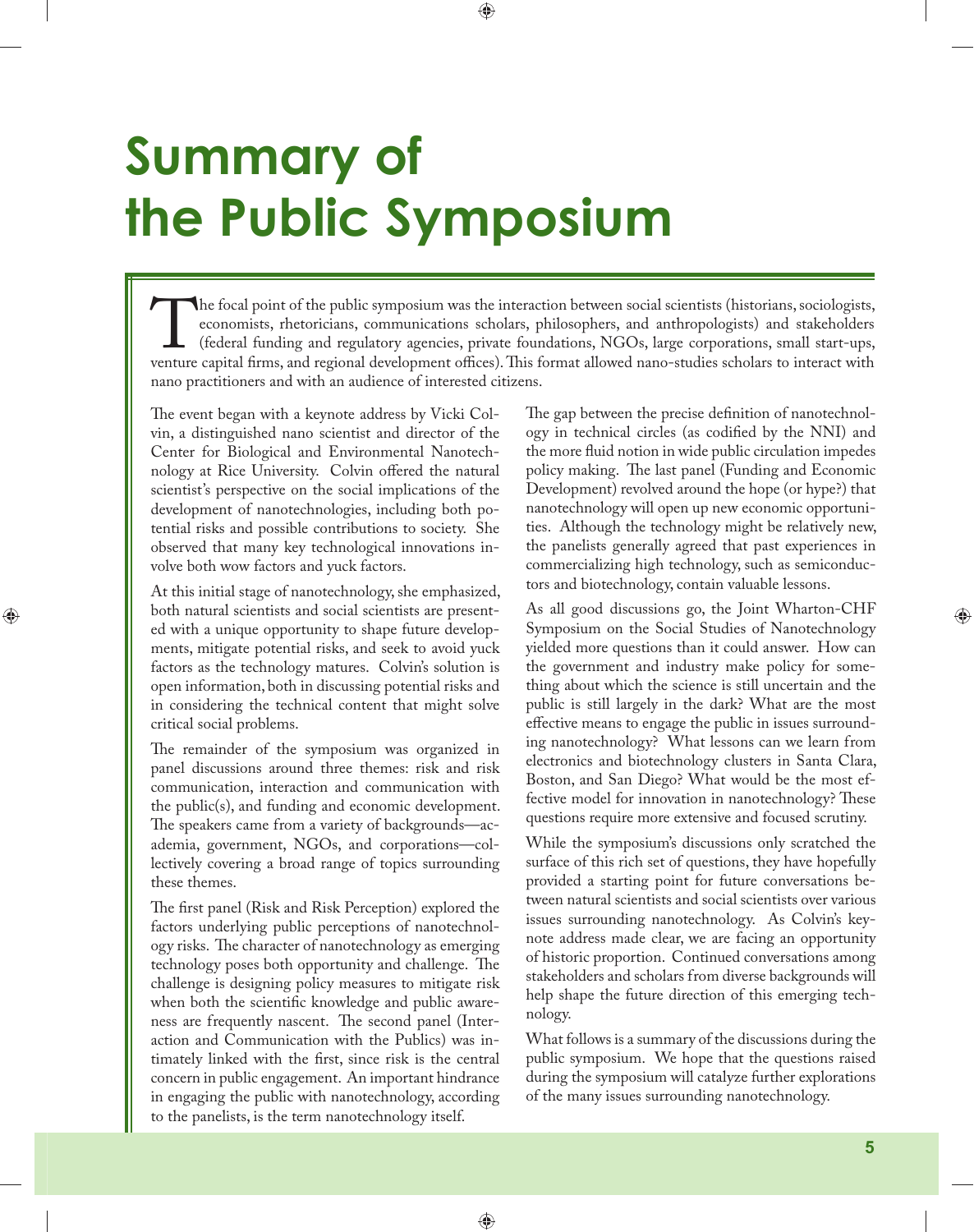### **Eco-Nano: Can an Emerging Technology Develop Without the Yuck Factor?**

**Vicki Colvin,** Director, Center for Biological and Environmental Nanotechnology and Professor of Chemistry and Chemical Engineering, Rice University

The twentieth century saw the marriage of science and industry, which significantly increased the rate of technological change. Throughout the century, dazzling new technological innovations brought many benefits to human technological change. Throughout the century, dazzling new technological innovations brought many benefits to human society. For example, new pesticides contributed to the vast improvement in crop yields; semiconductor chips made possible more efficient communication; and deeper understanding of genetics allowed for the artificial production of insulin. It is this wow factor that drives scientists and engineers in their search for new knowledge.

Not all technological innovations, however, have been embraced with unbridled enthusiasm. There are several reasons behind the resistance to new technology. Some technologies are resisted because they undermine vested interests: as economist Joseph A. Schumpeter pointed out, innovation inherently involves "creative destruction." Other technologies, such as synthetic chemistry and GMOs, have been the target of intense scrutiny and suspicion because of fears about their material and symbolic impacts on the human experience.

Many new technologies contain both the wow factor and the yuck factor. DDT, for example, helped fight mosquitoes during World War II, greatly reducing the spread of malaria, typhus, and other insect-borne diseases. On the other hand, this new synthetic pesticide has proven toxic to animals and humans.

Crops can be genetically engineered for drought resistance, but these techniques raise concerns about contamination of native species. Many new technologies of the twentieth century have made this transition from wow to yuck in their lifetimes, often triggered by a major crisis that in turn affects public perception.

Although nanotechnology is a new technology with tremendous promise, it has already garnered several perceived yuck factors. Michael Crichton's novel *Prey,* for example, introduced the public to a particularly dystopian nanotechnology scenario involving the proliferation of "grey goo." And in the real world journalists have begun to raise early-warning signals about engineered nanomaterials as potentially hazardous to human health.

It is important to note here that the yuck factor is not confined to the fear of unintended consequences of new substances. Control issues and social justice issues must be considered, too.



While it might be true, to quote Thomas Friedman, that the "world is flat," new technologies can be a potent force in perpetuating existing global inequalities and creating new ones.

Nanotechnology is still a nascent technology and has not yet experienced a major crisis, as some twentiethcentury technologies have. Public perception of nano is still in its formative stages. These conditions present a unique opportunity for both natural scientists and social scientists to help nanotechnology develop without the yuck factor.

The key to this challenge is open information. In the last century, there was a tendency to avoid talking about the risk involved in the introduction of a new technology. Yet discussing known and potential risks in an open manner should be an integral part in the engineering and design of new nanomaterials, as well as in the use of naturally occurring nanomaterials. The latter are, in fact, surprisingly widespread.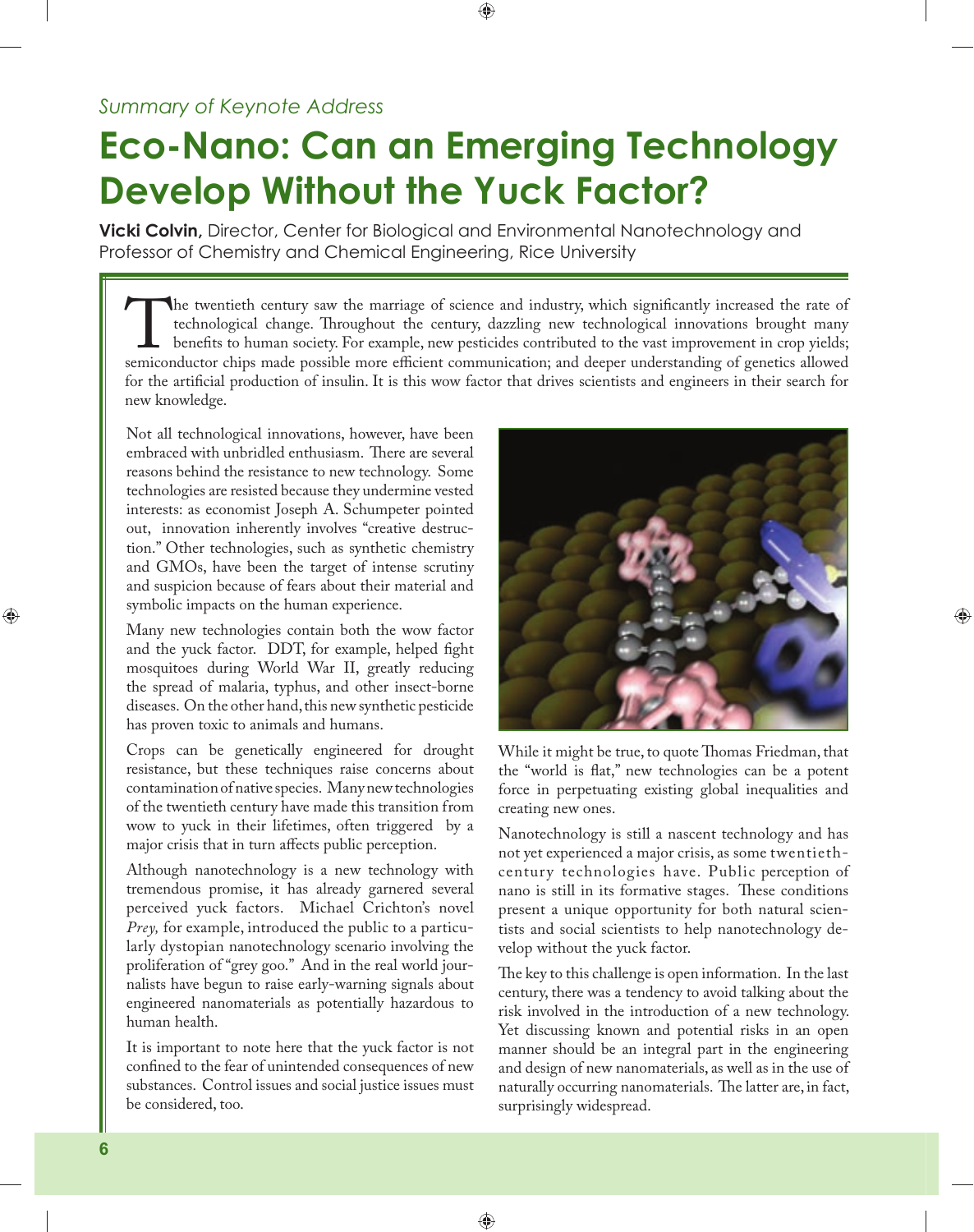

*Image Credit: T. Sasaki, Rice University*

Sunscreens, for example, have long used nanoparticles of zinc oxide and nanoscale titanium to protect the skin from sun exposure and to prevent skin cancer.

Research has shown that some of these materials can have a striking biological impact. However, the existing regulatory framework does not mandate that manufacturers disclose the size of the materials used, making it virtually impossible to discern from ingredient labels whether a product contains nanomaterials.

It would be beneficial to inform the public of these facts, come up with new solutions that can remove potential risks, and try to engineer safe nanoparticles beginning with the design phase. We might call this principle "safety by design."

Open information is also critical for social and economic justice. For example, researchers at Rice University have been working on the use of nanoparticles to absorb arsenic from drinking water supplies.

Nanoscale iron oxide absorbs arsenic efficiently, but in many countries implementing the process is either too expensive or technically impossible. The Rice researchers realized they could use magnetic filtration for nanosorbents, which, at the small-size range, could pull out unsafe particles with a handheld magnet *(see accompanying image).* 

The "recipe" to make nanoscale magnetite can be posted on the Web, allowing the technique to be distributed to many villages and used by any individual with modest means in a regular kitchen setting.

This solution might be called "open-source nanotechnology," to quote anthropologist Christopher Kelty: the interaction between natural scientists and social scientists throughout the development process led to a sustainable and just outcome.

Public engagement with nanotechnology will be essential to avoiding the yuck factors related to toxicity and social justice. Natural scientists should provide the public with high-quality technical data. The design, implementation, and deployment of new nanomaterials, however, will benefit from close collaboration between natural scientists and social scientists.

The integration of social science and natural science for an emerging technology like nano in the twenty-first century should be done better and more extensively than for the emerging technologies of the twentieth century.

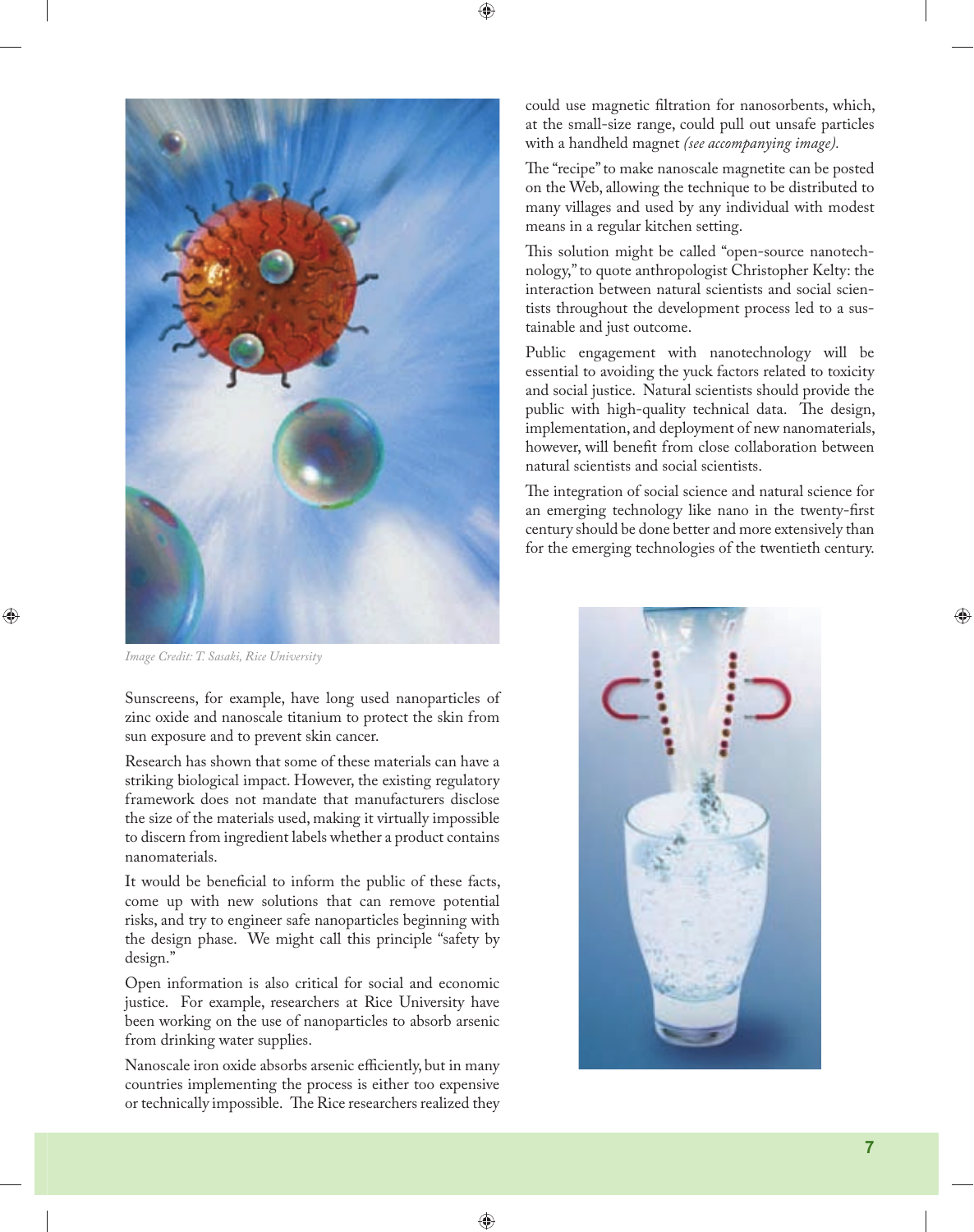## *Panel 1* **Risk and Risk Perception**

#### **Panelists:**

**Jaydee Hanson,** Program Director, International Center for Technology Assessment

**Evan Michelson,** Research Associate, Project on Emerging Technologies, Woodrow Wilson International Center for Scholars

**Clark Miller,** Coprincipal Investigator, Center for Nanotechnology in Society, Arizona State **University** 

**Vladimir Murashov,** Special Assistant to the Director, National Institute for Occupational Safety and Health

**John Trumpbour,** Research Director, Labor and Worklife Program, Harvard Law School

**Moderator: Sarah Kaplan, Assistant Professor of Management, The Wharton School, University** of Pennsylvania

Risk is usually cited as the issue most likely to stir public resistance to nanotechnology. Yet we know little about the underlying politics and economics that shape public perceptions of nanotech risks. This panel discuss about the underlying politics and economics that shape public perceptions of nanotech risks. This panel discussion highlighted the multifaceted nature of the potential risks associated with nanotechnologies and the complexity of managing and regulating them.

The most oft-cited concern is potential toxicity from ingestion or exposure to nanoparticles. We are still in the early stages of understanding such toxicological implications.

A lot of the discussion so far has been focused on the very small size of these particles and their potential ability to move through membranes and lodge in the body. However, some studies suggest that issues of solubility may be more important.

The challenge of understanding the risks of something that is hard to measure or characterize underlies these concerns. For instance, it is not known whether certain nanomaterials could compromise fetal development, and the tools and techniques needed to approach this issue are not yet available.

Another challenge is not knowing which products actually utilize nanotechnologies. Over 600 consumer products claiming to be based on nanotechnologies have been catalogued, but if manufacturers do not label their products then neither consumers nor regulators are aware of any nanotechnological content. This problem is likely exacerbated when it comes to industrial products not intended for direct use by consumers.

It is also made difficult by the fact that there is still little agreement about what counts as nanotechnology. It is important to point out that the problems of toxicity and exposure are not just of concern to the consumer but also to the scientist or worker involved in developing or manufacturing the products.

Many questions remain about which safety precautions might be necessary or if existing technologies to protect workers would be adequate when there is a potential for exposure to nanoparticles.

In addition to health and safety concerns, nanotechnologies may have other consequences for the public and for the workforce. For example, if nanotechnologies enable the development of a new type of house paint that lasts five times as long as other paints, the implications for people making their living painting houses is dire.

Therefore claims about job creation that could result from new nanotechnology industries should be viewed with caution. Nanotechnology may create some jobs and eliminate others.

The question is whether the workforce has or will have adequate training to take on the new jobs that will open up.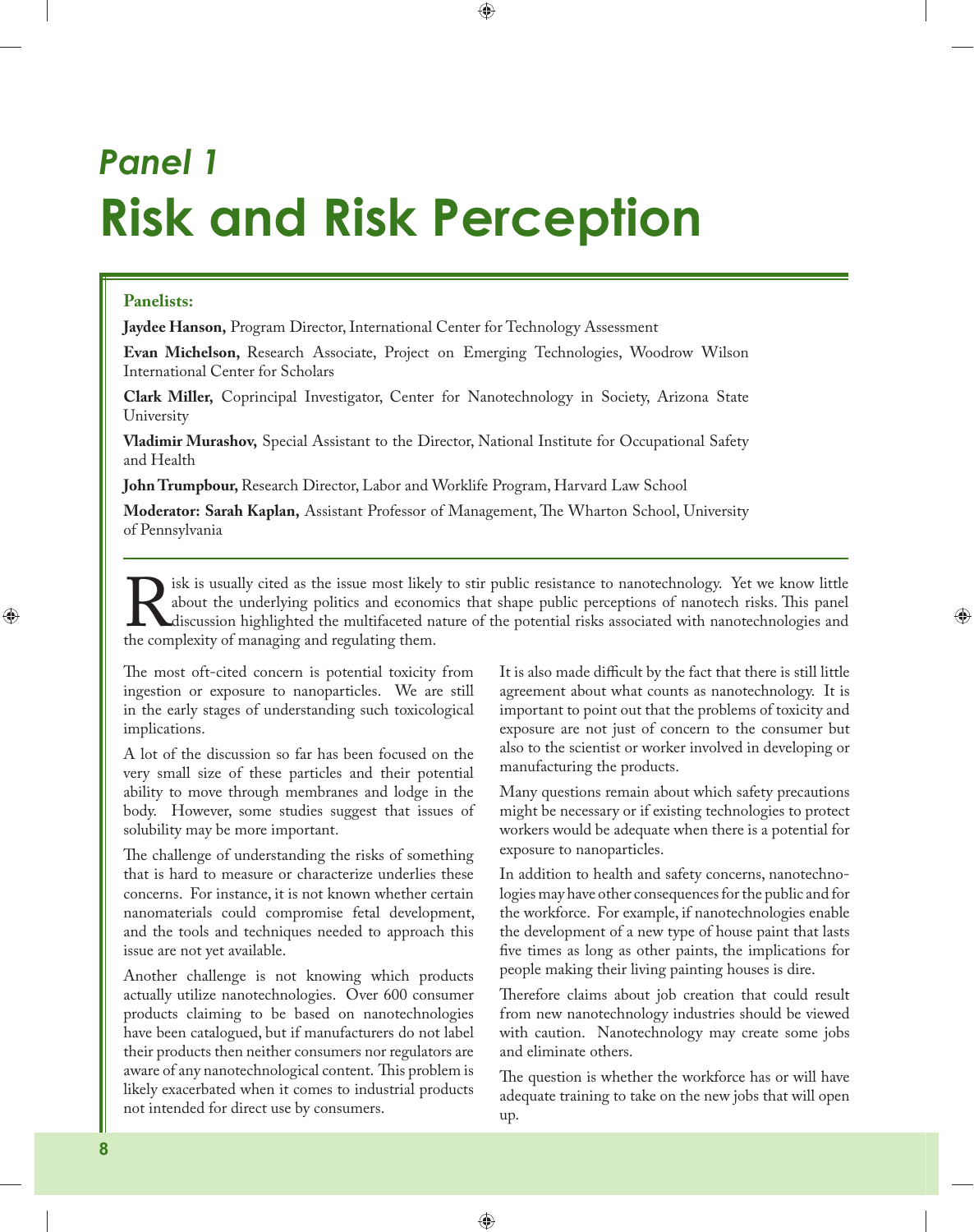On the other hand, nanotechnologies may actually help manage other risks that exist today or might emerge in the future. For example, a nanodetector for avian influenza is currently under development, and the NIH is putting a lot of money into research and trials for nanotechnology-based cancer cures. The bottom line is that nanotechnologies come with benefits as well as risks. Therefore, regulation of these new technologies should be done with care so that society can claim the advantages while minimizing the disadvantages.

Regulatory or policy response to the emergence of this new technology is complicated by the fact that most consumers and workers have limited awareness of nanotechnologies. If the public is not engaged in the issue, there will not be enough support for the kinds of changes that might be required to regulate the risks. But awareness of technological risks often comes only after some kind of crisis (e.g., Love Canal and Three Mile Island).

Fortunately, the nanotechnology field has not had this kind of catalyzing event. The challenge is to understand how to create enough public interest in developing responsible policies before a crisis forces awareness.

Because nanotechnologies cross many different kinds of technologies and industries, a regulatory response will also have to cross many different agencies and regulatory bodies. There will not be only one regulatory framework, and it is possible that the existing regulatory system may not be adequate for these new technologies. As a result, the regulatory framework for nanotechnologies is emerging much more slowly than the technologies themselves, and the mismatch may create problems.

The involvement of the activist community will be critical in shaping the response to nanotechnology risks. Examples of successful coping strategies used with other issues that affect public health and safety, such as the AIDS pandemic, indicate that change happens when activists protest and engage in dialogue with industry and governmental actors.

The lessons learned from these cases suggest that new models for working with industry may be most appropriate in highly uncertain settings such as emerging nanotechnologies. DuPont's recent partnership with Environmental Defense to develop a voluntary framework for production and disposal of nanomaterials may be a model for future approaches to risk in this arena.

The discussion during this segment of the symposium identified several challenges related to nanotechnology risks that require further inquiry amongst scientists, social scientists, managers, and policy makers, including:

How can we think about the balance of benefits and risks of nanotechnologies? If something has important benefits, how to account for the risks that might also be entailed?



- How can the government and industry make policy about something about which the public is not very aware? Can we develop communication strategies that help the public and workers engage in a meaningful way in the dialogue about risks and regulation?
- How can the government and industry make policy about something when the science is still uncertain and the risks often cannot be measured or characterized?
- How can we understand whose interests are served by particular policies? How can these different interests be made visible to the public and policy makers in such a way as to ensure a balanced outcome?
- Can the existing regulatory framework (the agencies, law-making bodies, associations, and other actors) accommodate the risks posed by nanotechnologies? If not, what should new, innovative approaches look like?

These are a few of the thought-provoking, researchable issues that came from this panel discussion.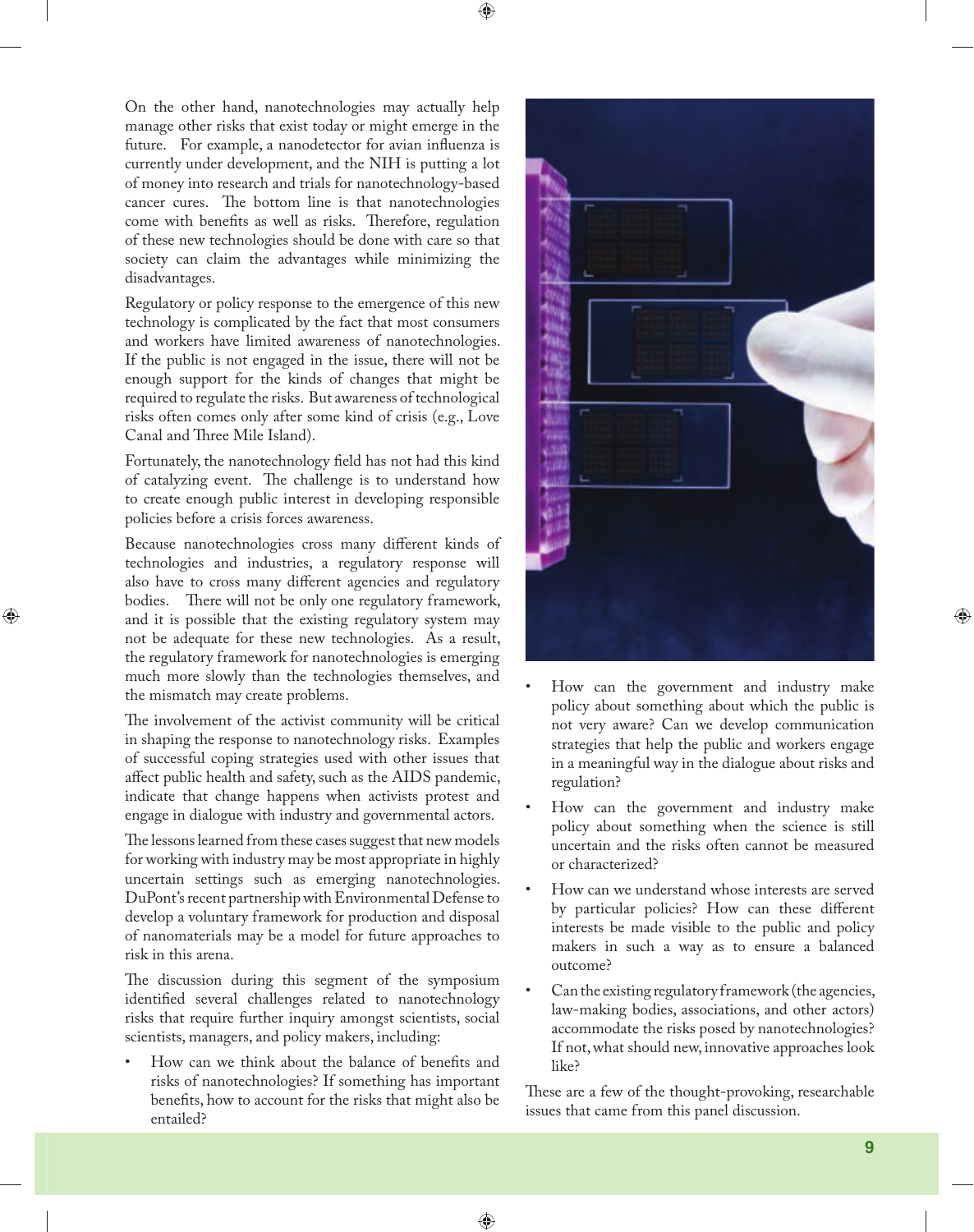## *Panel 2* **Interaction and Communication with the Public**

#### **Panelists:**

**Ivan Amato,** Managing Editor, Chemical & Engineering News

**Barbara Karn, Office of Research and Development, Environmental Protection Agency** 

**Frederick Klaessig,** Technical Director, Aerosil and Silanes, Degussa USA

**Matthew Nisbet,** Assistant Professor, Communication, American University

**Chris Toumey,** Research Associate Professor, University of South Carolina NanoCenter

**Moderator: Cyrus Mody,** Program Manager for Nanotechnology and Innovation Studies, Chemical Heritage Foundation

ational and corporate policy makers are increasingly realizing that better, more transparent dialogue among government, industry, and the public is essential for building trust and inspiring a new generation of scientists and engineers. Issues of communication are intimately linked with those of risk and risk perception.

One of the greatest challenges associated with communicating about nanotechnology is the term nanotechnology itself. It is a monolithic and abstract term that covers a wide variety of technologies and ways of doing business. In addition, nanotechnology has become a convenient label for focusing funding (e.g., through the NNI) rather than for accurately representing the various technologies that receive that funding. Indeed the debate over the definition of nanotechnology continues unabated.

This lack of clarity impedes our ability to come to a decision about the level of caution we are comfortable with: it is difficult to formulate or communicate a notion of risk for a subject that is so amorphous. It also means that if one kind of nanotechnology experiences a safety crisis, the entire field might be adversely affected.

These factors are complicated by the fact that most nanotechnologies are in the very early stage of development. It is hard to communicate about technologies that are still at a nascent stage and therefore highly uncertain.

In addition, communication regarding a new technology such as nanotechnology involves multiple actors with a variety of agendas and many different audiences. So, for example, manufacturers want to communicate with policy makers to ensure favorable regulation, with

consumers to assuage any concerns about risks or attract them to nanotechnology-based products, and with the workforce to attract them to build skills in this new arena.

Government departments, such as the Environmental Protection Agency, spend a large amount of time communicating with other agencies about opportunities and problems so that the appropriate bodies are making timely policies. They also develop communications to the general public (such as Web sites and white papers) to inform them of benefits and risks and to educators to prepare them to teach children about nanotechnology.

Scientists seek to communicate with policy makers in order to achieve favorable funding decisions. Journalists seek to uncover and explicate the hidden truths about the technology. Each case presents different communication challenges. The different actors engaged in communications bring different skill sets and motivations to the situation. Not all are trained in communication techniques, and most may not have time to learn these kinds of skills.

Perspectives on how ideas should be framed may differ. For example, scientists often want to be tentative or cautionary, but journalists, in an effort to attract a broad readership, may translate the ideas into a more active voice.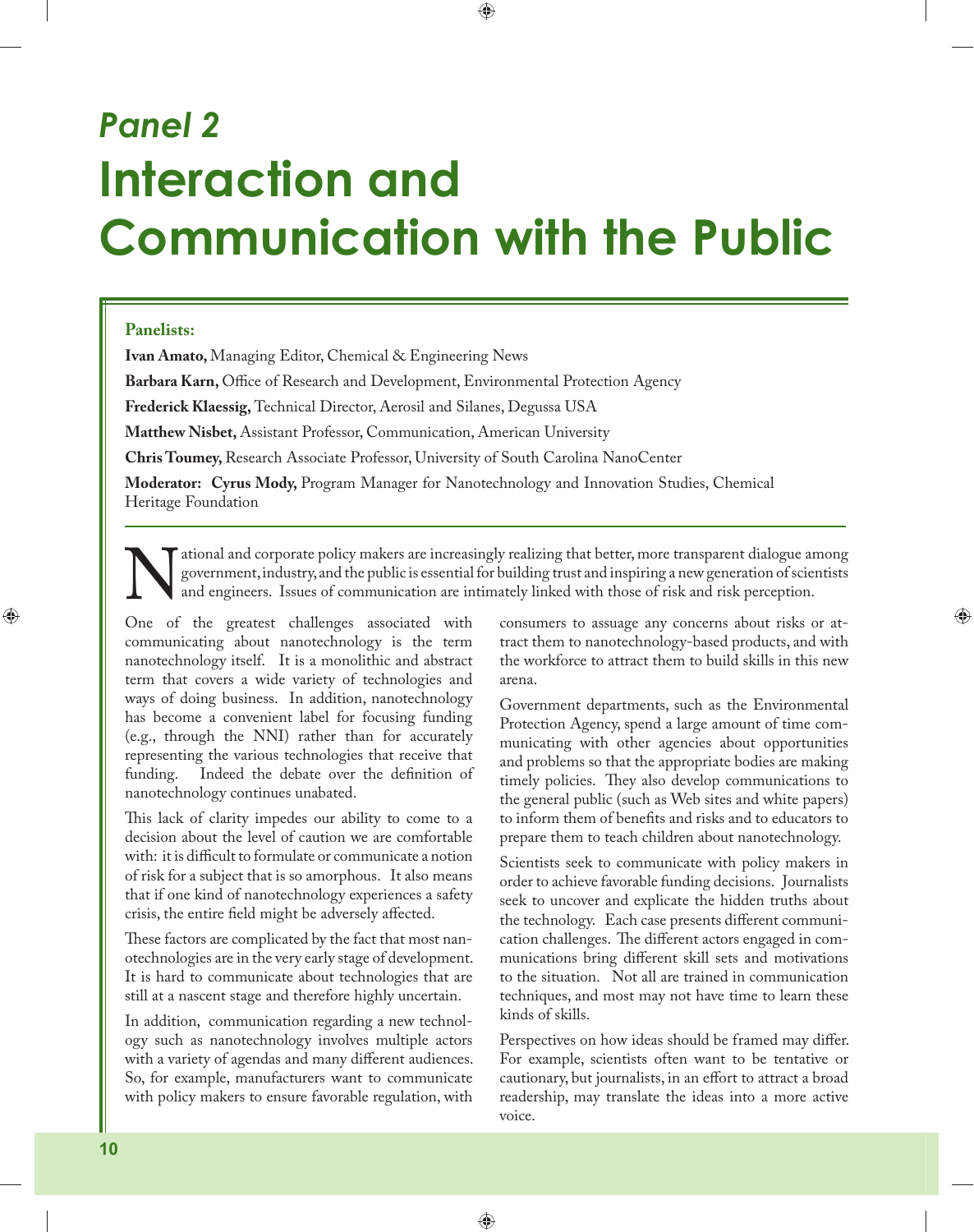Scientists often do not want to talk to journalists because of this tendency; they are worried about how journalists translate what they say.

The field of science communications focuses on the need to communicate scientific ideas to the general public. The basic assumption is that public engagement with science is good, but in the case of complex and emerging nanotechnologies, the public may not be motivated to seek out or engage with information on the related benefits and risks.

Large-scale scientific literacy about nanotechnology may be unrealistic. Nanotechnology is not currently on people's minds in the same way that stem cells or global warming are. Most people do not have a sense of the ways that nanotechnology might affect them. It is often only crises that make people realize a technology is salient to their lives.

The question is how to achieve public awareness of nanotechnology without having a crisis. Better science and technology policy, established after due deliberation rather than in the crush of a crisis, can be accomplished only if the public (non-experts) are involved in working with the experts.

The difficulty lies in finding the right way to ensure public engagement. The University of South Carolina, among other institutions, is experimenting with a citizens' school for nanotechnology: a dialogue model of engagement, in which small group discussions are privileged over the use of mass media. Clear demand exists for such novel experiments in public engagement in nanotechnology.

While nanotech experts often complain about the large number of nanotechnology conferences, a show of hands at the Wharton-CHF symposium indicated that over half the audience were attending their first meeting on nanotechnology. This implies that even more efforts at communication must take place to begin to reach a broad cross-section of the public.

One potential solution would mimic Al Gore's strategy with regard to the environment. Following the success of his movie, *An Inconvenient Truth,* Gore is now training 1,000 "inconvenient truth ambassadors" to engage the public in dialogue on the issues. This "each one teach one" model may be more effective than broadcasting messages through mass media.

The NSF is also developing modules for use in  $K-12$ education so that young people can begin learning about nanotechnology very early, a process which may prepare them for careers in the field and help them understand public health and safety issues. While it is certainly useful for nanotechnologists in government, industry, and academia to design improved Web pages and fund public relations efforts, the public-engagement and

dialogue models may ultimately be more effective in getting the public to believe and approve what it hears about nano. On the other hand, mass media can be very powerful in shaping public perceptions. The example of *An Inconvenient Truth* shows how even an old-fashioned documentary can rapidly raise the visibility of an issue.

Most messages about nanotechnology have been communicated through popular fiction, such as Michael Crichton's Prey. These fantasies, while entertaining, may spread ideas about the technology that are not accurate. Many people who support nanotechnology (manufacturers, scientists, etc.) may regret that fictional works are a major source for popular beliefs about the potential of nanotechnology. Yet fiction may serve to sensitize the public to potential risks and may motivate citizens to engage with nanotechnology-related issues. Either way, the influence of fictional and nonfictional accounts in the mass media cannot be ignored in understanding how the public comes to see the benefits and risks of nanotechnology.

The discussion during this segment of the symposium identified several challenges related to communicating with the public about nanotechnology that require further inquiry amongst scientists, social scientists, managers, and policy makers. These include:

- What are the most effective means to engage the public in issues surrounding nanotechnology? While dialogue or educational models of interaction may be effective, can they be scaled-up to address a large enough group of people? How can we account for diversity of interests and views among groups? Will nanotechnology require new models for communication and interaction among scientists, government agencies, manufacturers and the public?
- Should scientists engage with the public? If so, how? Would it be useful or effective to train scientists in communication techniques?
- Can we understand how the motivations and interests of different actors may influence their communication goals and approaches?
- How can communication strategies be developed around a rapidly evolving and broadly defined set of technologies? Does the term nanotechnology help or hinder communication efforts?
- What is or could be the relationship between mass media transmission of ideas and more intimate models of communication through engagement? Under what conditions are these approaches either mutually reinforcing or at odds with each other?

Communication and interaction with a variety of publics pose a variety of challenges that would benefit from academic research and insight.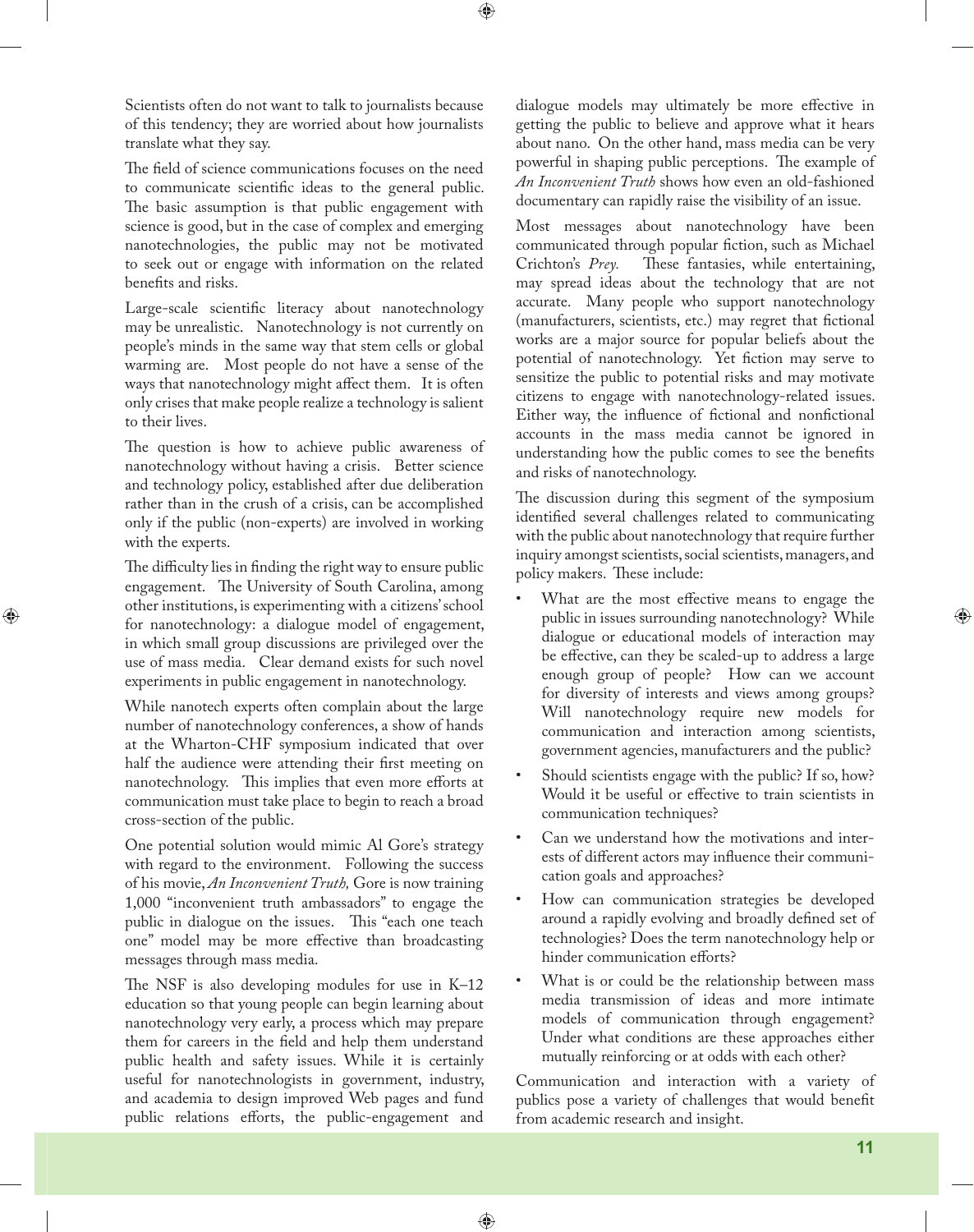### *Panel 3* **Funding and Economic Development**

#### **Panelists:**

**Martha J. Collins,** Director, New Applications Research, Materials Research Center, Air Products and Chemicals

**Roger Geiger, Distinguished Professor of Education, The Pennsylvania State University** 

**Anthony Green,** Vice President of Regional Technology Initiatives, Ben Franklin Technology Partners of Southeastern Pennsylvania

**James Murday,** Associate Director for Physical Sciences, Washington Office of Research Advancement, University of Southern California

**Jan Youtie,** Director, Program in Science, Technology, and Innovation Policy, and Principal Research Associate, Georgia Institute of Technology

**Moderator: Nathan Ensmenger,** Assistant Professor, History and Sociology of Science, University of Pennsylvania

Topes run high that nanotechnology can create new economic opportunities, but many questions remain about the most effective models for innovation and the pathways to generating economic development and jobs. questions remain about the most effective models for innovation and the pathways to **L** generating economic development and jobs.

It is important to note that the broad term nanotechnology does not hold any value; the value and the economic opportunities of nanotechnology will be linked to specific technologies and specific applications. Nanotechnologies will be used in many different industries (electronics, biotech, materials, etc.), and the patterns of economic development will be different according to the dynamics in each setting.

On the other hand, the term nanotechnology has been useful in focusing attention and resources from the federal and local government levels. Ideas about the potential benefits of nanotechnology have helped pique policy makers' interest in supporting funding efforts. Ideas about nanotechnology may also stimulate the public's interest in basic science and prepare a future workforce.

Nanotechnology initiatives have the potential to be like the United States' space program: a set of unifying ideas that can excite interest among many different stakeholders and thus spur investment in research, commercialization, and educational initiatives.

Indeed, the discourse surrounding the development of nanotechnology is similar to discourses surrounding the space program or the microelectronics industry: many see nanotechnology as an international race, with Brazil, Japan, Russia, Europe, South Korea, the United States, and many other countries or regions announcing big nanotechnology initiatives.

In the United States this battle is also being played out across states, with some states aggressively investing in nanotechnology and others making more modest commitments. In other high-tech industries, clusters or districts have proven to be productive of innovation and economic growth. Less is known about whether this pattern will hold true in the case of nanotechnology, though it appears that some clusters are already forming.

For example, in the United States, concentrated interests in nanotechnology exist in Silicon Valley and along Route 128 near Boston, and new geographic concentrations are emerging in the South and the Midwest, primarily around universities performing research in nanotechnologies.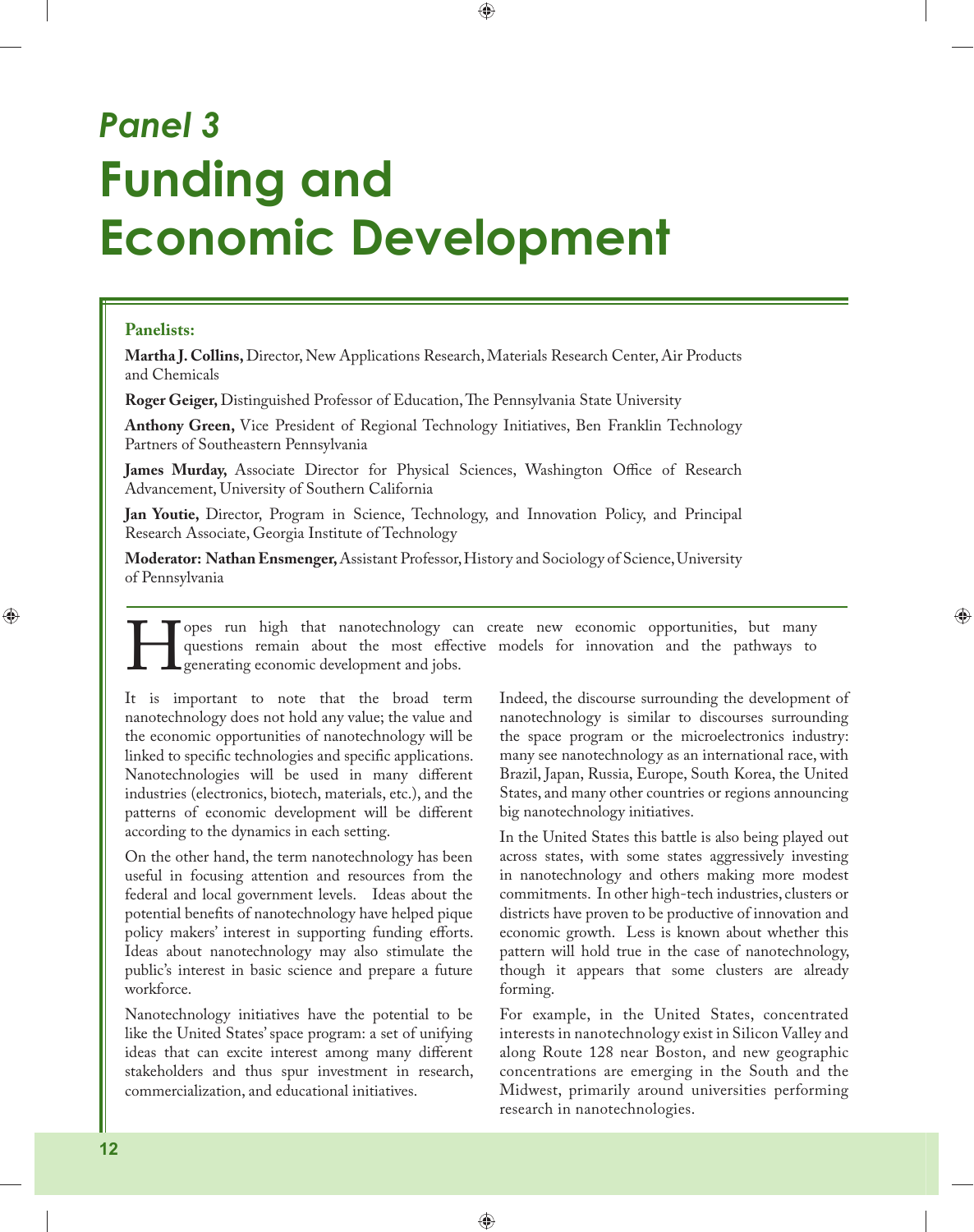One challenge in the development of nanotechnology is capital. Many observe a gap in capital available for small start-up companies.

The Small Business Innovation Research program can be helpful as a substitute for venture capital, but the program operates on the assumption of a linear model of technology transfer, which means more money is allocated for research than for commercialization. Other models may therefore be needed.

The role of large corporations in the development of nanotechnology should not, however, be neglected. Much of the research in the field is being done by wellestablished firms rather than start-ups. Big industry is not seen as needing funding, but corporations may need ways to share risk.

Some companies are beginning to experiment with approaches that would promote the development of nanotechnology through partnering. Many firms are increasingly using an open innovation model, bringing more ideas in from the outside through partnerships with universities, alliances with start-ups, and corporateventure investing.

Another important challenge in the development of nanotechnology is the appropriate management of intellectual property (IP). Again, current models of obtaining and maintaining patents may not be useful in a multidisciplinary field like nanotechnology.

Some organizations are experimenting with new models for breaking down industry-institution barriers, such as starting an IP donation program (from large companies to small ones) and pooling patents from different institutions. The goal is to accelerate the rate of commercialization and to help firms avoid getting bogged down suing each other over IP.

Much of the economic development in nanotechnology will depend on the ability of the education system to train scientists to develop the technologies, workers to manufacture them, and consumers to understand and accept them.

The traditional disciplines of science are being blurred in the field of nanotechnology, which tends to be multidisciplinary. This has important implications for science education and worker training. For example, if engineering is a critical bridge between academic and industrial realms, then it may be the case that more attention to nanoscale factors should be built into education in engineering schools. Looking at nanotechnology through the lens of economic development may provide an opportunity to rethink science education.

Finally, risk perceptions will affect what will be possible to commercialize and, ultimately, the trajectory of technical development in nanotechnology. If the challenges posed by risk perception and by communication with various publics are not met adequately, then economic development will be hindered.

The discussion during this segment of the symposium identified several challenges related to the role of nanotechnology in economic development that require further inquiry amongst scientists, social scientists, managers, and policy makers.

Fields of inquiry in the area of funding and economic development cover a broad range of issues:

- What is known about the national and regional benefits of past high-tech industries, and what lessons can they offer for nanotechnology? To what extent do the analogies from biotechnology or information technology apply in this new context?
- Will nanotechnology benefit from regional clusters or districts? And, if clusters form, will they work alongside clusters in other technical arenas, or will they form in new areas? To the extent that clusters are useful in nanotechnology, what is the best way to promote their formation?
- What are the most effective models for innovation? And how would these models affect incentives for innovation and commercialization? Is open innovation an approach that would be more applicable in nanotechnology? Is the linear model of innovation unhelpful in ensuring nanotechnologies are both developed and launched into the market?
- How can government policy most usefully support nanotechnology? What should be the role of government programs such as the Small Business Innovation Research program and other state or local funding initiatives?
- How can nanotechnology create jobs for local, regional, or national economic development? Is the education system preparing people for the kinds of jobs that will be created? If not, how should education be reconfigured to support nanotechnology-related economic growth?

The economic benefits and value from nanotechnology research and commercialization are just beginning to be realized. As nanotechnology continues its development, there will be intriguing opportunities for researchers to evaluate winning and losing strategies, and patterns of success and failure across industries.

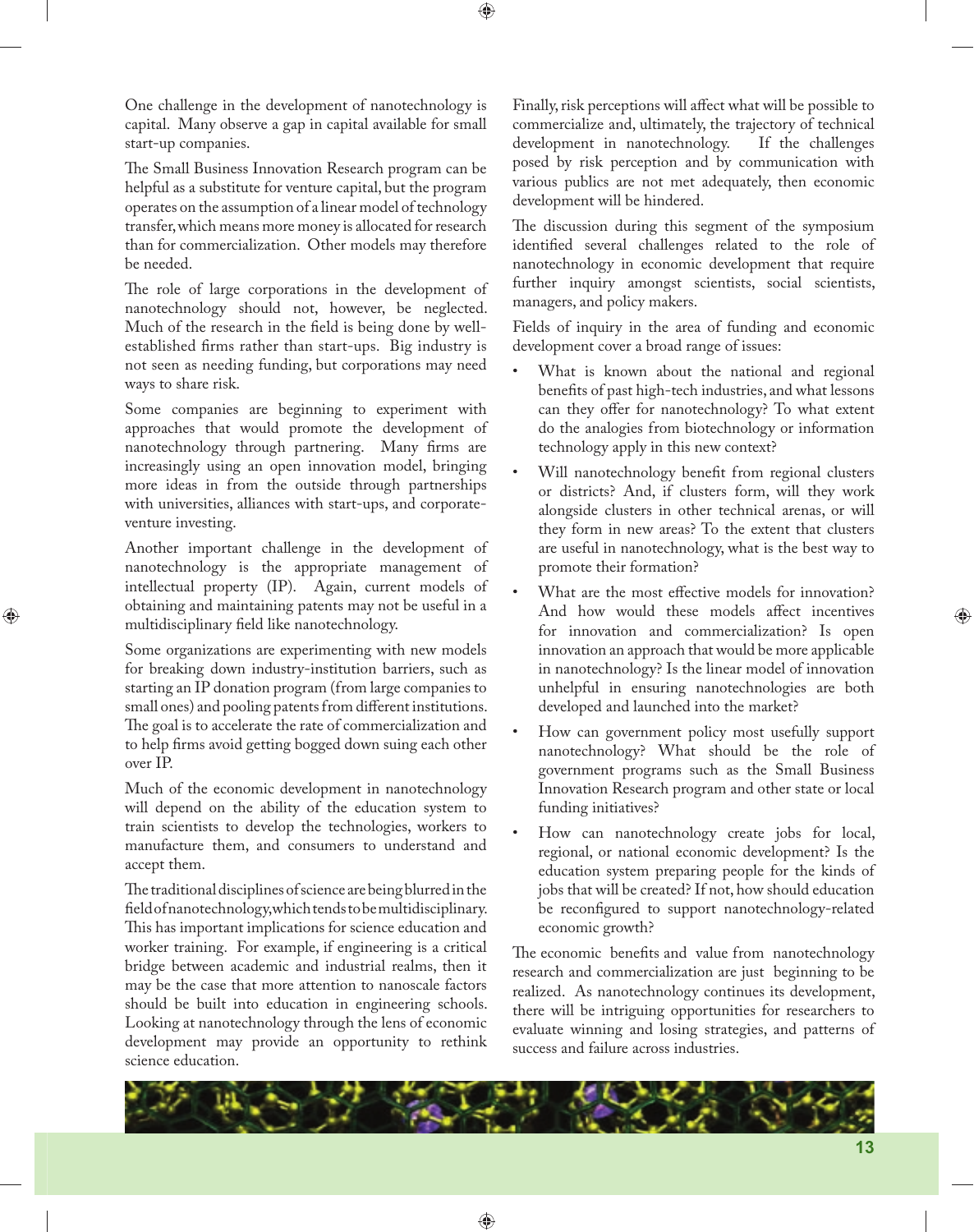## **Conclusion**

The Wharton-CHF Symposium on the Social Studies of Nanotechnology showed that there is substantial<br>interest in bringing social science perspectives into the nanotechnology enterprise. It was readily apparent<br>to the academi interest in bringing social science perspectives into the nanotechnology enterprise. It was readily apparent to the academic researchers who met on the first day that the process of generating sound social scientific knowledge about nanotechnology is still in very early stages and that further community-building events are urgently needed.

There was also considerable agreement that many of the most useful and interesting insights of the day came from outside commentators who are not currently working on nanotechnology. Therefore any future events should be sure to include more of this non-nano expertise.

The public symposium on the second day demonstrated that a broad cross section of the public is hungry for information on nanotechnology as it relates to their lives. More than 150 people attended the event: real estate brokers, public transportation analysts, human resources consultants, freelance ethnographers, high school teachers—and, of course, representatives from government agencies, start-up companies, large chemical firms, environmental NGOs, and several universities.

What concerns most preoccupied this audience? In questions asked after each panel, and in follow-up emails and conversations, the audience most vocally expressed concern about nanoparticle toxicology. In different and sometimes contradictory ways, this concern was raised by ordinary consumers, practicing scientists, and industry representatives.

Even when panelists tried to raise awareness of nontoxicological risks from nanotechnology (e.g., economic disruptions), audience discussion still returned to the toxicological question, either raising concerns that nanotechnologies might be toxic or that the fear of toxicity might impede the further development of potentially beneficial technologies.

This observation highlights two key issues for future work in social studies of nanotechnology. First, social scientists need to contribute credibly to the debate about nano toxicology. Sociologically minded historians, for instance, need to offer detailed perspectives on past episodes of public skepticism about high-tech industries (e.g., GMOs, stem cells, nuclear power) that nanotech's proponents and critics gesture to in talking about nano toxicology.

Was the GMO arc really one of wow to yuck? Was public skepticism about GMOs driven by toxicological and environmental risks or by underlying anxieties about globalization and economic concentration? What role did mistrust built up from previous episodes (e.g., hoofand-mouth disease or mad cow disease) play?

Similarly richer quantitative studies of how the public perceives the toxicological risks and where they get those perceptions need to be developed. The majority of the surveys undertaken thus far have yielded unsurprising results: most members of the public know little about nanotechnology; knowing little they (quite reasonably) evaluate it in light of their attitudes toward high-tech fields they have heard of, or they evaluate nano blandly as medium risk, medium gain; background factors such as religion have an effect on public perceptions, but only a very small effect; and any negative reports on nano by journalists tend to be event driven (though the overwhelming majority of reports have been positive).

Social scientists, policy makers, and journalists have all tried to make recommendations based on these studies, but these recommendations seem premature. Further surveys that go beyond the obvious conclusions are called for.

What, for instance, is the role of class or race in shaping perceptions of nano? How do public perceptions vary by region or even locality? How, for instance, do people living in areas where old-line industries are dying or long gone feel about this new high-tech area? Both quantitative and qualitative data on how opinion makers shape public perceptions should be gathered.

Where do journalists' personal views come from? What constraints do they face in crafting stories? What are the actual conduits by which members of the public absorb information about nanotech from newspapers, science fiction novels and movies, and friends and neighbors?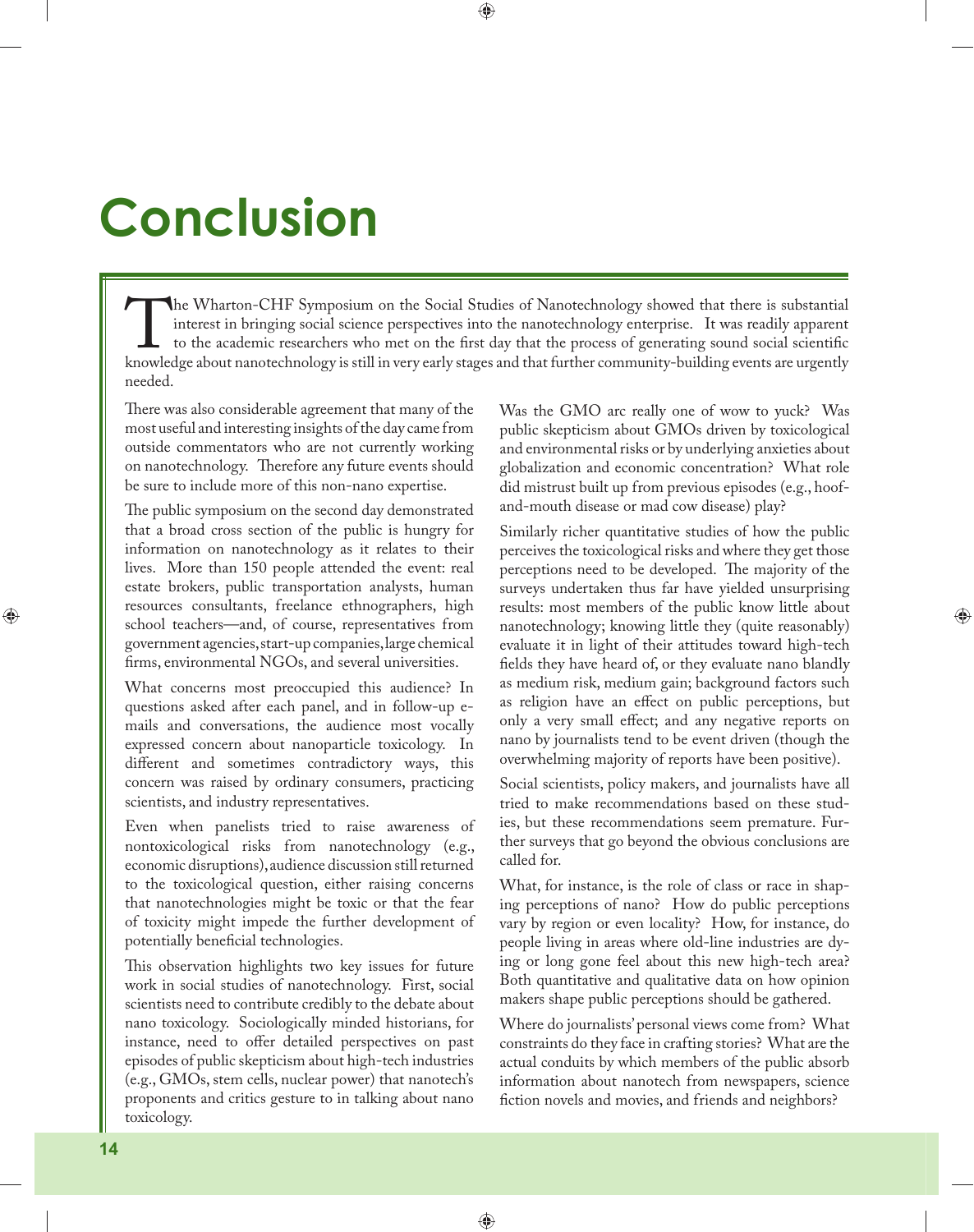

Finally, rigorous economic analysis of the impact of public perception on industry is crucial. Nano proponents are clearly wary that a shift in public opinion will hurt commercialization of nanotech "just like with GMOs."

Of course, while the GMO controversy did hurt the European sales of companies like Monsanto, many GMO crops continued to thrive commercially in North America. If public opinion did shift against certain kinds of nano (nanoparticles in sunscreen, for instance) how would that actually affect commercialization of other kinds of nano (quantum dots for thermosurgery, for instance)?

But the conversation should not stop here. The second clear conclusion from these discussions is that social scientists need to argue more persuasively for the relevance of their expertise beyond the nanotoxicology issues.

Several panelists tried to introduce other issues in their remarks: economic disruptions from job losses due to nano (e.g., what do professional painters due when "smart paints" allow you to change the color of your walls with the flick of a switch); cultural shifts as nano opens up new practices and shuts down old ones (e.g., what do graffiti taggers do when nanocoatings prevent "defacement" of property); new pressures on long-held values (e.g., what happens to our universities as recipients of nanotech funding are under more and more pressure to commercialize their research); and new spins on old worries (e.g., how will nano-enabled gene chips affect the availability and use of personal medical information).

These issues matter, and there will likely come a point when they matter a lot. If the history of biotechnology has taught us anything, it is that public attention tends to shift from one facet of a high-tech field to another: from recombinant DNA to GMOs to stem cells to cloning. It is shortsighted to assume that the public will always be focused on nano toxicology. Moreover, it should be clear that such anxieties are never just about toxicology: underlying issues, such as corporate malfeasance or governmental transparency, must be addressed. Social scientists must cover the broad spectrum of nano issues, even—or perhaps especially—when their patrons or audiences would like them to focus on just one or two questions.

More than that, social scientists must find ways to study nanotechnology that benefit social science itself, instead of simply helping nanotechnologists check off boxes marked "societal dimensions" or "public engagement." And nanotechnologists must understand that social science research cannot simply be a means to promote their own scientific agendas.

Nano-social science must be good social science: it must be research that social scientists not interested in nanotechnology will find useful. It should also be social science that the researchers themselves are passionate about and find intrinsically interesting.

The cultivation of a vibrant and engaged community of social scientists is necessary for the development of sound research that can help to draw attention and understanding to the many questions still remaining in the world of nanotechnology.

\* \* \*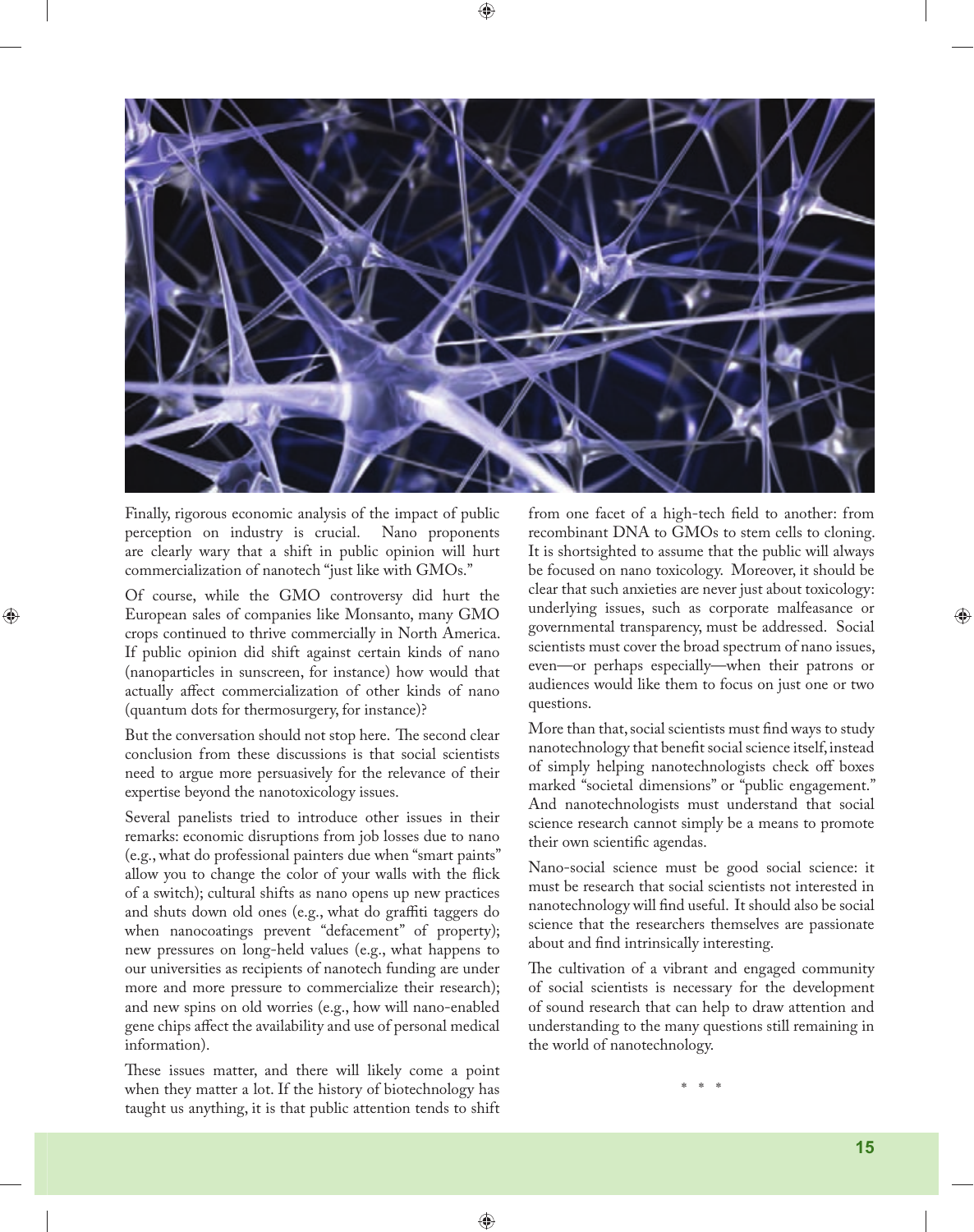### **Appendix I: Further Reading**

Michael D. Cobb. 2005. "Framing Effects on Public Opinion about Nanotechnology." Science Communication, v27, n2, pp. 221-239.

Environmental Defense and Dupont. 2007. "Nano Risk Framework." Available at www.nanoriskframework.com (Accessed 18 December 2007).

Thomas L. Friedman. 2005. The World is Flat: A Brief History of the Twenty-first Century. New York. Farrar, Straus, and Giroux.

Ernie Hood. 2004. "Nanotechnology: Looking as We Leap." Environmental Health Perspectives, v112, n13, pp. A740-749.

Ann Johnson. 2004. "The End of Pure Science? Science Policy from Bayh-Dole to the National Nanotechnology Initiative." In Discovering the Nanoscale, ed. Alfred Nordmann, Joachim Schummer, and Davis Baird (Dordrecht: Kluwer): pp. 217-230.

Bruce V. Lewenstein. 2005. "Introduction – Nanotechnology and the Public." Science Communication, v27, n2, pp. 169-174.

Phil MacNaghten, Matthew B. Kearnes, Brian Wynne. 2005. "Nanotechnology, Governance, and Public Deliberation: What Role for the Social Sciences?" Science Communication, v27, n2, pp. 268-291.

Patrick W. McCray. 2005. "Will small be beautiful? Making policies for our nanotech future." History and Technology, 21:2, pp. 177-203.

Cyrus C.M. Mody. 2006. "Nanotechnology and the Modern University." Practicing Anthropology, v28, n2, pp. 23-27.

Günter Oberdörster, Eva Oberdörster, and Jan Oberdörster. 2005. "Nanotoxicology: An Emerging Discipline Evolving from Studies of Ultrafine Particles." Environmental Health Perspectives, v113, n7, pp 823-839.

Arie Rip. 2006. "Folk Theories of Nanotechnologists. Science as Culture." Vol. 15, No. 4, pp. 349-365.

Joachim Schummer. 2006. "Cultural Diversity in Nanotechnology Ethics." Interdisciplinary Science Reviews, v31, pp. 217-230.

John Trumpbour. 2007. "Technological Revolutions and the Limits of Ethics in an Age of Commercialization." In Nanotechnology: Societal Implications II, ed. Mihail C. Roco and William Sims Bainbridge (Dordrecht: Springer): pp. 113-121.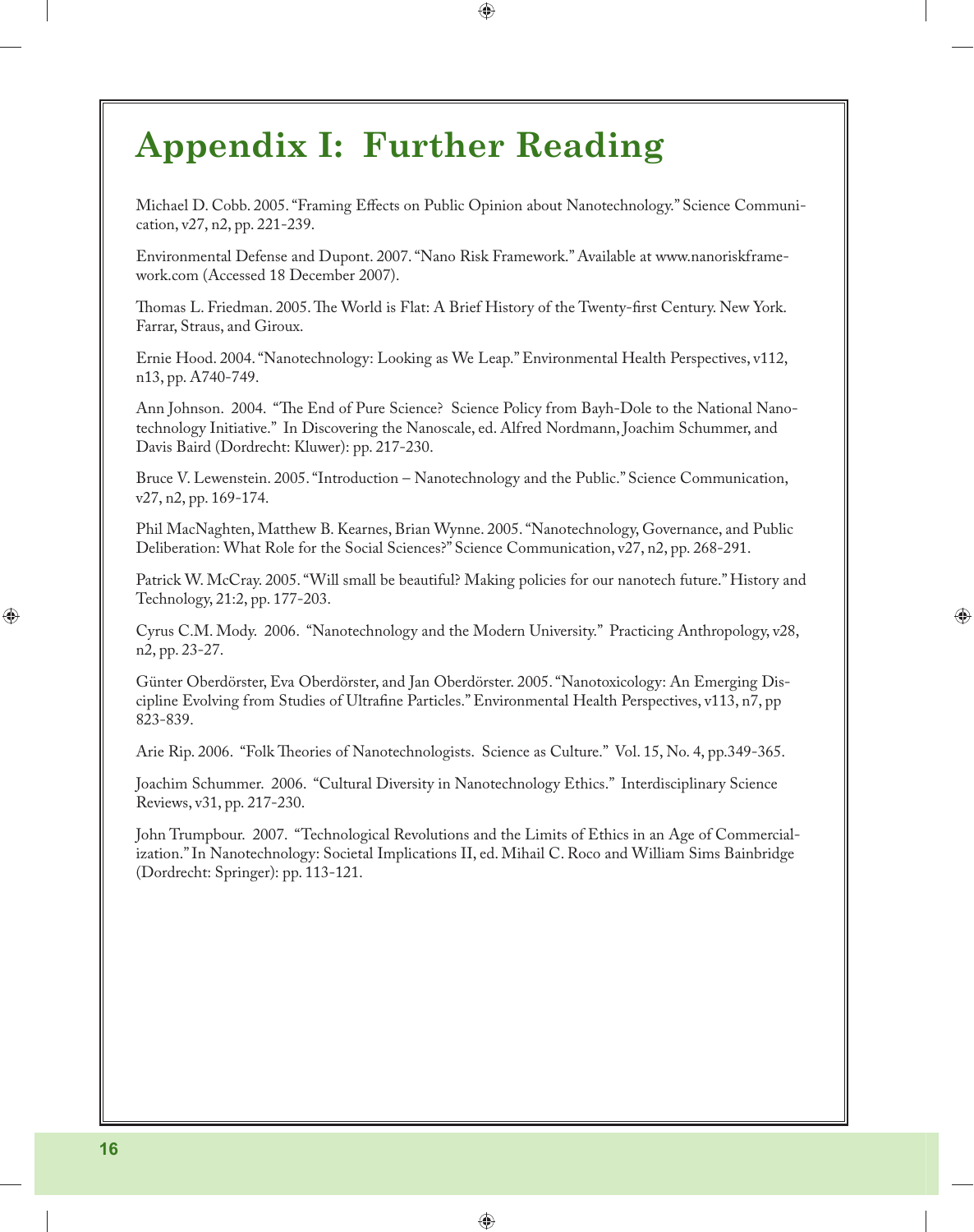### **Appendix II: Agendas**

#### **Agendas for the Joint Wharton-Chemical Heritage Foundation Symposium on Social Studies of Nanotechnology**

*Included here are the detailed agendas for the Symposium including presentation topics and speakers for the academic session held at*  The Wharton School and the industry dialogue and panels held at The Chemical Heritage Foundation.



#### **Symposium on the Social Studies ofNanotechnology - Academic Symposium**

Agenda - June 7, 2007 (Hosted at the Wharton School, University of Pennsylvania)

#### **Introduction to the Day**

*Sarah Kaplan, University of Pennsylvania*

#### **Panel 1. Analogies and genealogies of nanotechnology (looking at microelectronics and biotechnology)**

"Molecular Electronics and the Microelectronics Origins of Nanotechnology"

*Hyungsub Choi and Cyrus C.M. Mody\*, Center for Contemporary History and Policy, Chemical Heritage Foundation*

"The Nanotech vs. the Biotech Revolution: Sources of Productivity in Incumbent Firm Research"

*Frank Rothaermel and Marie Th ursby\*, Georgia Institute of Technology*

#### **Discussants:**

*Tim Lenoir, Duke University Jason Owen-Smith, University of Michigan*

#### Panel 2. Evolution of specific nanotechnologies (spintronics and carbon nanotubes)

"Following the Silicon Chip Road: Spintronics, Novelty, and Over-the-Horizon Technologies"

*Patrick McCray\*, University of California, Santa Barbara*

"Structuring Intellectual Property: The Case of Carbon Nanotubes"

*Michael Lounsbury\* and P. Devereaux Jennings, University of Alberta*

**Discussants:**

*Rebecca Henderson, Massachusetts Institute of Technology Trevor Pinch, Cornell University*

#### **Panel 3. Forces shaping nanotechnology evolution (the state, the publics)**

"Top-Down Science: The Roles of Roadmaps in the Development of Nanotechnology"

*Ann Johnson\*, University of South Carolina*

"Media, Science, and Policy: Examining Processes of Opinion Formation about Nanotechnology"

*Dominique Brossard, Eunkyung Kim, Dietram Scheufele\*, University of Wisconsin and Bruce Lewenstein, Cornell University*

**Discussants:**

*Susan Lindee, University of Pennsylvania David Mowery, University of California, Berkeley* \* presenter of the paper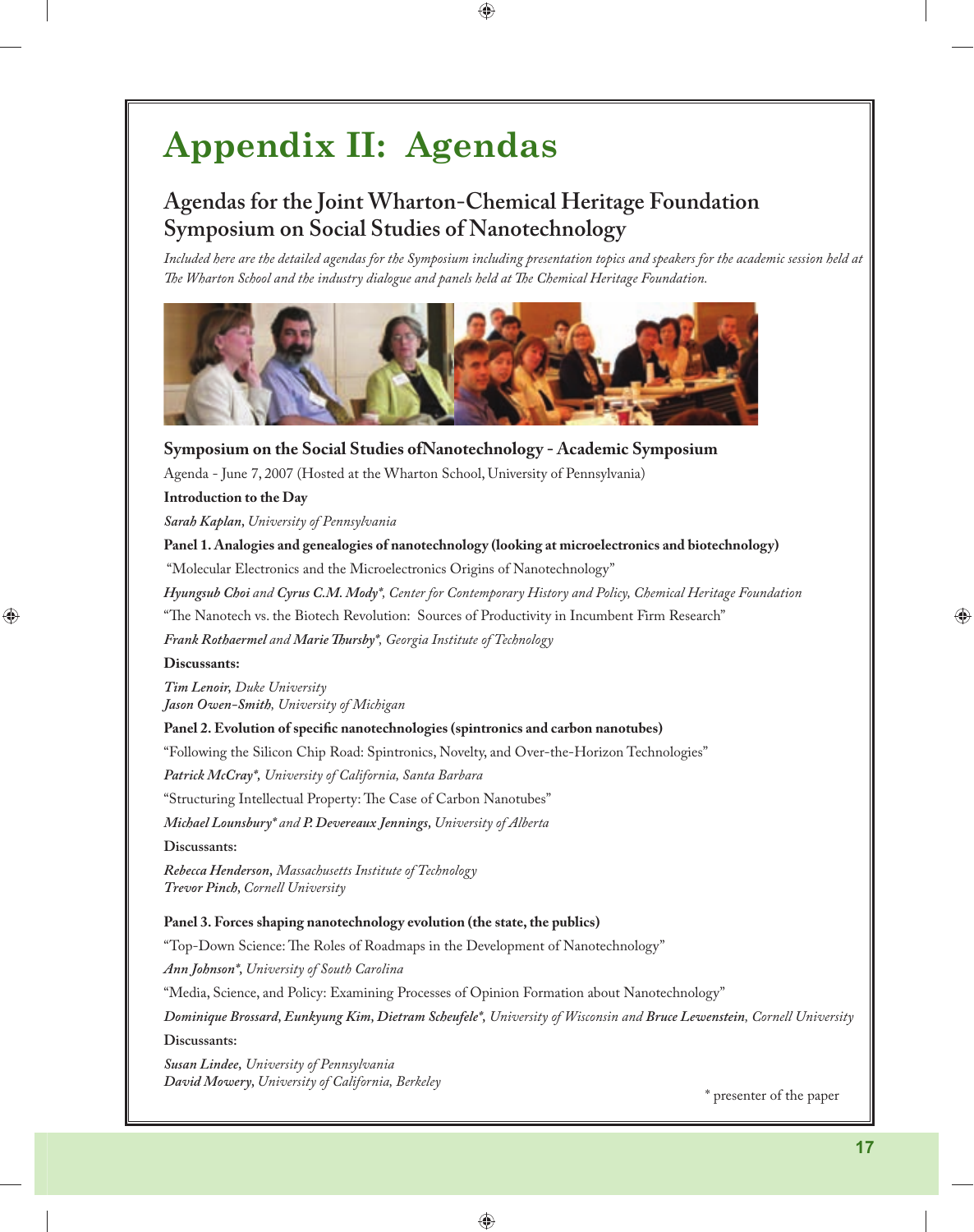#### **Symposium on the Social Studies of Nanotechnology - Academic Symposium** *(continued)*

**Panel 4. Final panel: What Can the Social Sciences Bring to Nanotechnology? What Can Nanotechnology Bring to the Social Sciences?**

#### **Discussants:**

*Dawn Bonnell, University of Pennsylvania Ruth Cowan, University of Pennsylvania Bruce Lewenstein, Cornell University*

#### **Poster Session**

#### **Poster presenters:**

*Augustin Cerveaux, University of Strasbourg Nina Granqvist, Helsinki School of Economics Mary Ingram-Waters, University of California, Santa Barbara\* Byoungyoon Kim, Rensselaer Polytechnic Institute*

#### **Judges:**

*Hyungsub Choi, Chemical Heritage Foundation Ken Colwell, Drexel University Nathan Ensmenger, University of Pennsylvania*



\*Winner of Best Poster Award sponsored by the Nano-Bio Interface Center

#### **Symposium on the Social Studies of Nanotechnology - Public Symposium**

Agenda - June 8, 2007 (Hosted at the Chemical Heritage Foundation)



#### **Keynote Address: "Eco-Nano: Can an Emerging Technology Develop Without the Yuck Factor?"**

**Speaker:** *Vicki Colvin, Director, Center for Biological and Environmental Nanotechnology, Professor of Chemistry and Professor of Chemical Engineering, Rice University*

**Description:** Nanoscientists have a unique opportunity to create the first technology that introduces a culture of social sensitivity and environmental awareness early in its life cycle. This can be accomplished if scientists and social scientists work together to continually query the ultimate value of nanotechnologies while actively collecting hard data on the impacts of nanomaterials.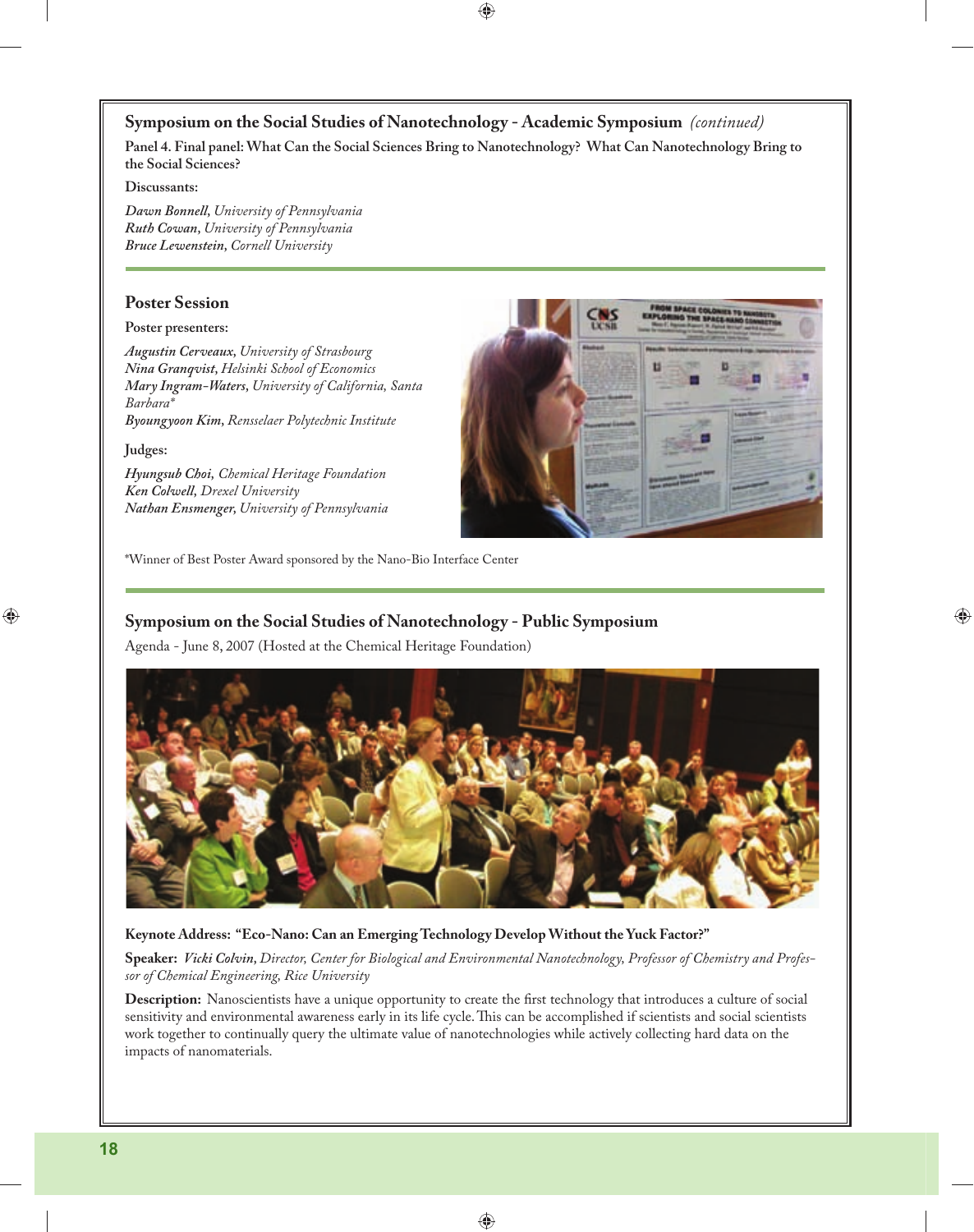#### **Panel One: Risk and Risk Perception**

#### **Panelists:**

*Jaydee Hanson, Program Director, International Center for Technology Assessment Evan Michelson, Research Associate, Project on Emerging Nanotechnologies, Woodrow Wilson International Center for Scholars Clark Miller, Coprincipal Investigator, Center for Nanotechnology in Society, Arizona State University Vladimir Murashov, Special Assistant to the Director, National Institute for Occupational Safety and Health John Trumpbour, Research Director, Labor and Worklife Program, Harvard Law School Moderator: Sarah Kaplan, Assistant Professor of Management, Th e Wharton School, University of Pennsylvania*

**Description:** Toxicological risks from nanoparticles—and the public's perceptions of those risks—are usually cited as the issue most likely to stir public resistance to nanotechnology. Yet we know little about the underlying politics and economics that shape public perceptions of nanotech risks.

#### **Panel Two: Interaction and Communication With the Public**

#### **Panelists:**

*Ivan Amato, Managing Editor, Chemical & Engineering News* **Barbara Karn,** Office of Research and Development, Environmental Protection Agency *Frederick Klaessig, Technical Director, Aerosil and Silanes, Degussa USA Matthew Nisbet, Assistant Professor, Communication, American University Chris Toumey, Research Associate Professor, University of South Carolina NanoCenter Moderator: Cyrus Mody, Assistant Program Manager for Nanotechnology and Innovation Studies, Chemical Heritage Foundation*

**Description:** National and corporate policy makers are increasingly realizing that better, more transparent dialogue among government, industry, and the public is essential for building trust and inspiring a new generation of scientists and engineers. Can social scientists facilitate that dialogue?

#### Panel Three: Funding and Economic Development

#### **Panelists:**

*Martha J. Collins, Director, New Applications Research, Materials Research Center, Air Products and Chemicals Roger Geiger, Distinguished Professor of Education, Th e Pennsylvania State University Anthony Green, Vice President of Regional Technology Initiatives, Ben Franklin Technology Partners of Southeastern Pennsylvania* James Murday, Associate Director for Physical Sciences, Washington Office of Research Advancement, University of Southern *California* 

*Jan Youtie, Director, Program in Science, Technology, and Innovation Policy, and Principal Research Associate, Georgia Institute of Technology*

#### *Moderator: Nathan Ensmenger, Assistant Professor, History and Sociology of Science, University of Pennsylvania*

**Description:** Hopes run high that nanotechnology can create new economic opportunities. What can social scientists tell us about the national and regional benefits of past high-tech industries, and what lessons can they offer for nanotechnology?

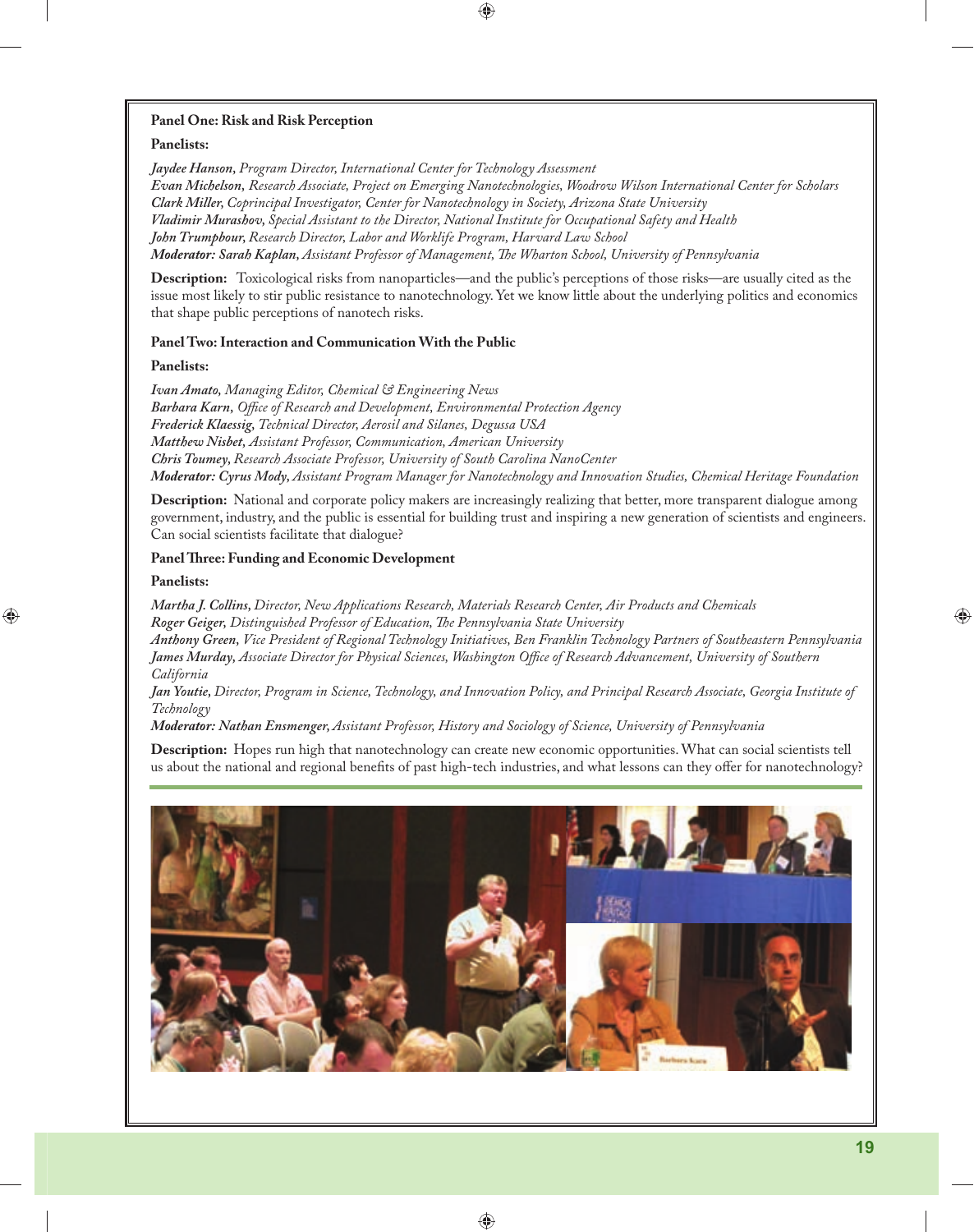# **Sponsoring Organizations**

### **Chemical Heritage Foundation**

The Chemical Heritage Foundation (CHF) serves the community of chemical and molecular sciences, technologies, and industries, and the wider public, by treasuring the past, educating the present, and inspiring the future. Located in the Philadelphia historical district, CHF maintains worldclass collections of historical instruments and apparatus, rare books, fine art, and personal papers of prominent scientists; encourages research in CHF collections; and carries out a program of outreach and interpretation in order to advance an understanding of the role of science and technology in shaping society.

Through its Center for Contemporary History and Policy (CCHP), CHF has worked to bring historical perspectives to pressing contemporary policy issues, exploring the complex interactions of science, technology, business regulation, and risk. Since its inception in 2004, CCHP has made efforts to integrate research on contemporary topics, policy studies, and long-range perspective in order to provide comprehensive and original approaches to policy-related topics. CCHP's current program areas include: biotechnology history and policy; environmental history and policy; chemical history of electronics; and innovation studies.

Activities of the CCHP Innovation Studies program include the annual Innovation Day and Warren G. Schlinger Symposium, co-hosted with the Society of Chemical Industry, America Section, which brings together chief technology officers and young industrial scientists from across the chemical sector to discuss diverse topics of interest; and the Gore Materials Innovation Case Study Project, which explores how the chemical and molecular industries have translated new ideas into marketable products during the past two decades. Through these initiatives, CCHP aims to provide an overarching bridge between theory and practice of contemporary technological innovation.

This symposium, presented jointly by the Gore Materials Innovation Case Study Project at the CHF and the Mack Center for Technological Innovation at the Wharton School, is designed to provide special insight in the field of science and technology, drawing upon the historical roots of chemical and molecular sciences, as well as in the emerging fields of today such as nanotechnology.

### **Mack Center for Technological Innovation**

The William and Phyllis Mack Center for Technological Innovation provides research based guidance to firms in industries that are being created or transformed by radical innovation. The Center sponsors faculty research on patterns of success and failure across industries, as well as winning and losing strategies, and prospects for commercialization of emerging technologies such as biosciences.

The Mack Center is one of the Wharton School's leading research centers. Major research programs include the Emerging Technologies Management Research Program and BioSciences Crossroads Initiative.

Each year, the Mack Center sponsors ongoing research by Wharton faculty and Ph.D. students, and hosts insightbuilding events on cutting-edge topics involving technological innovation.

The research priorities of the Mack Center includes: Assessing New Technologies and Markets, Organizing for Technological Innovation, Managing Alliances and Acquisitions, Selecting and Valuing Innovation Systems and Portfolios, Technology-Enabled Business Transformation and Navigating the Unknown. Much of this research focuses on managing change under conditions of high uncertainty and risk.

Specific projects include the "Future of BioSciences" scenario project, which identifies critical factors that will influence commercialization of emerging life science and biomedical technologies. Wharton faculty sponsored by the Mack Center are also studying innovation ecosystems, metrics for tracking and analyzing innovation, and emerging global practices and strategies.

The insights developed from these activities help senior decision makers keep pace with rapid and ongoing innovation.

The Mack Center is guided by a core group of 12 senior faculty and staff, who work with our industry partners to identify topics of interest and concern to companies in many industries.

The Mack Center is a proud co-sponsor of this symposium, which has identified and explored a variety of critical issues in the emerging field of nanotechnology.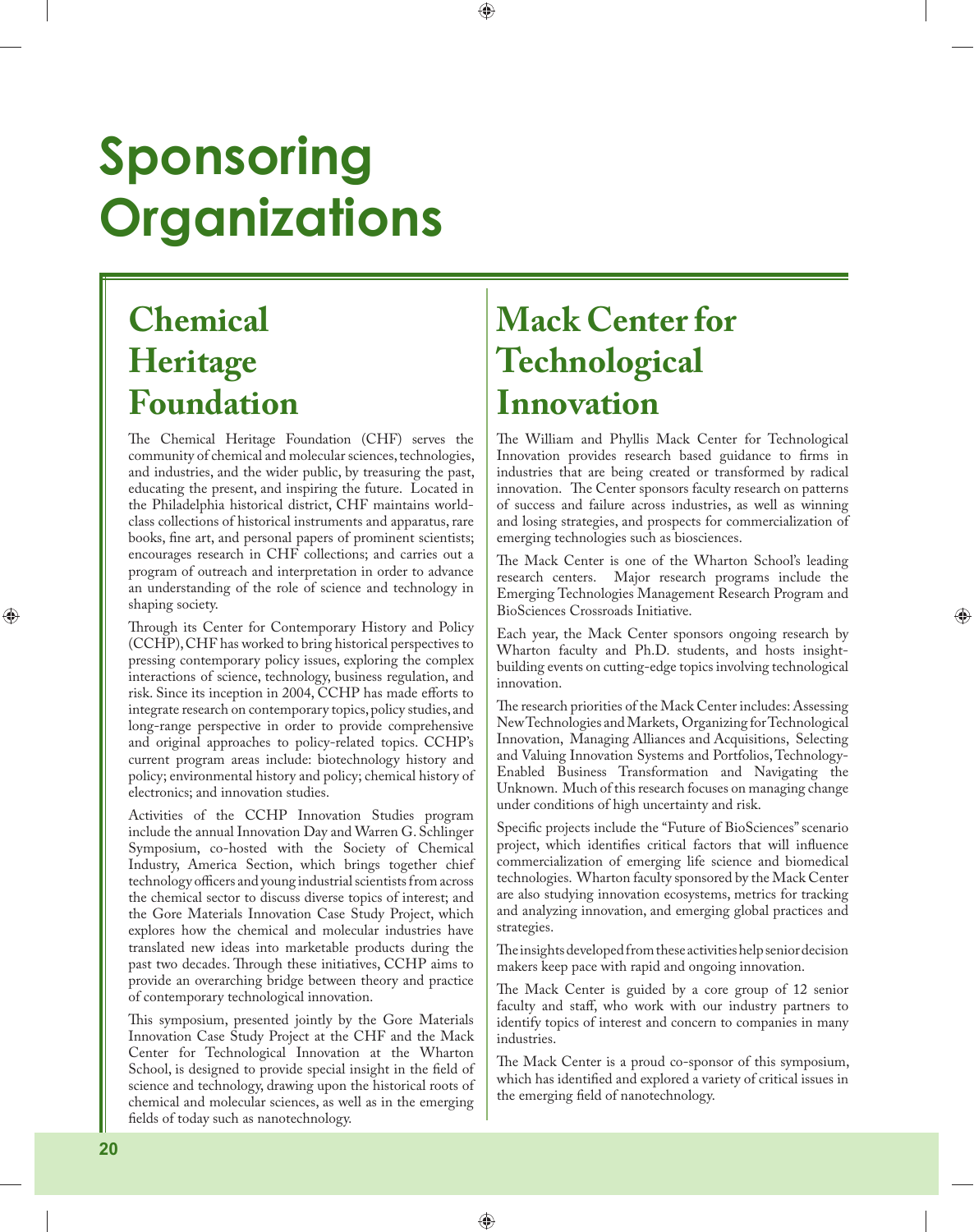#### **Chemical Heritage Foundation**

315 Chestnut Street, Philadelphia, PA 19106 Phone: 215-925-2222 • Fax: 215-925-1954 www.chemheritage.org

#### **William & Phyllis Mack Center for Technological Innovation**

The Wharton School . University of Pennsylvania 3620 Locust Walk • 1050 SH-DH Phone: 215-925-2222 • Fax: 215-925-1954 www.mackcenter.wharton.upenn.edu